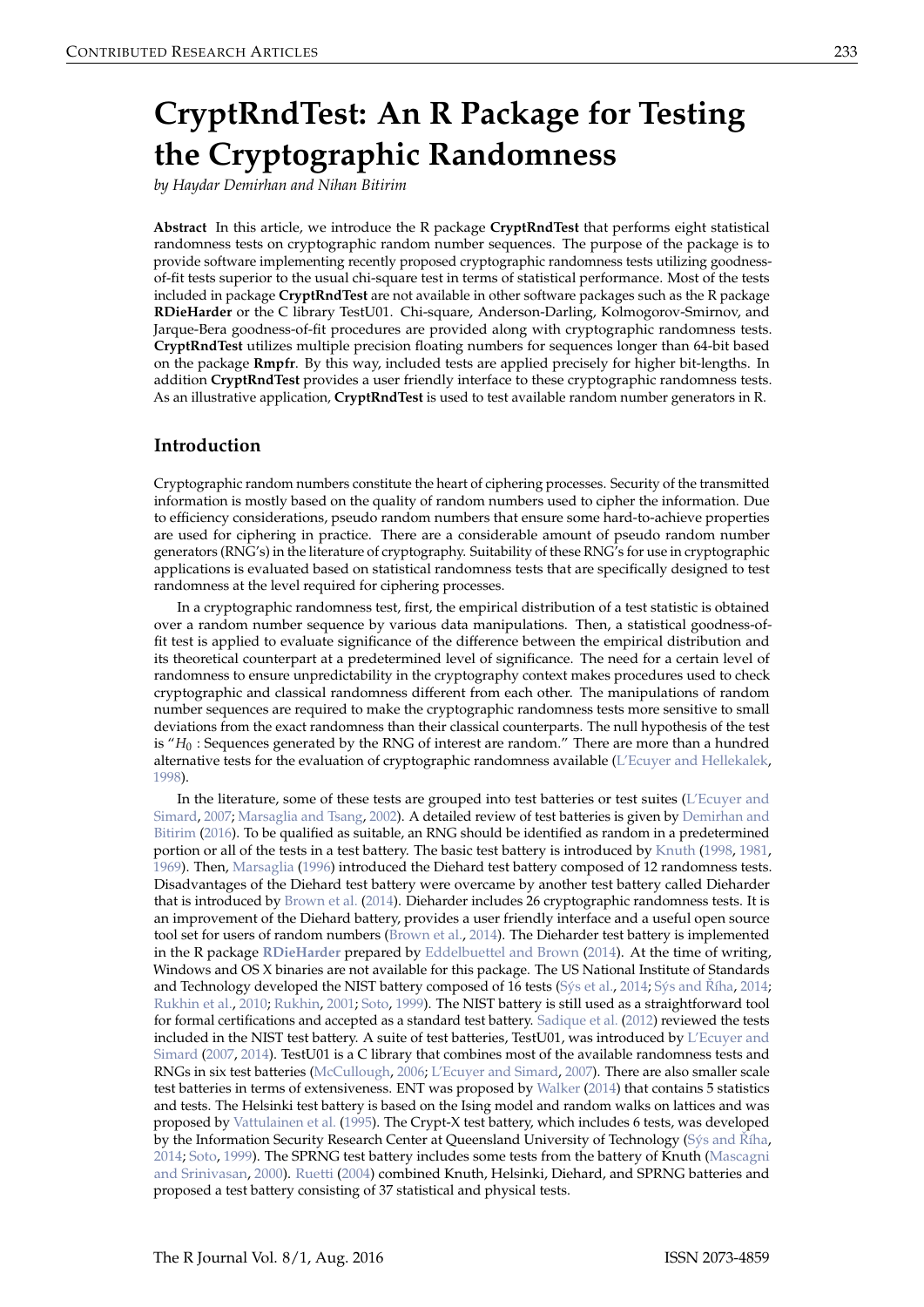<span id="page-1-0"></span>In addition to the tests included in test batteries, there also exist recently proposed cryptographic randomness tests that are not performed by test batteries. [Maurer](#page-13-13) [\(1992\)](#page-13-13) proposed a statistical test for random bit generators. [Hernandez et al.](#page-12-9) [\(2004\)](#page-12-9) proposed a new test called Strict Avalanche Criterion (SAC). [Ryabko et al.](#page-13-14) [\(2004\)](#page-13-14) proposed an adaptation of the well-known chi-square test. This test is more efficient than the usual chi-square test in small samples. "Book Stack" and "Order" tests were proposed by [Ryabko and Monarev](#page-13-15) [\(2005\)](#page-13-15) for testing binary random bit sequences. [Doganaksoy](#page-12-10) [et al.](#page-12-10) [\(2006\)](#page-12-10) proposed three randomness tests based on the random walk process. An advantage of these tests is that it is possible to calculate exact probabilities corresponding to the test statistics. The "Topological Binary Test" was introduced by [Alcover et al.](#page-12-11) [\(2013\)](#page-12-11) to test randomness in bit sequences. It counts different bit patterns of pre-determined length in a sequence of random bits.

Availability of a software implementing a test battery or even that of an individual cryptographic randomness test is a critical issue for the usefulness of the related test or battery. The library TestU01 is developed in ANSI C; hence, it is compiled by GNU tools instead of today's C compilers. Although TestU01 performs a wide variety of tests and their combinations, it lacks flexibility of implementation. Because the battery Dieharder is implemented in an R package, namely **RDieHarder**, it is more applicable and user-friendly than TestU01. However, unavailability of Windows and OS X binaries can be seen as a disadvantage that decreases its accessibility. A package for the implementation of the NIST battery is prepared for SUN workstations using ANSI C [\(Rukhin et al.,](#page-13-4) [2010\)](#page-13-4). [Rukhin](#page-13-4) [et al.](#page-13-4) [\(2010\)](#page-13-4) provides a user guide for setting up the package and running the included tests. Ease of implementation of the NIST battery is similar with TestU01. For the implementation of individual randomness tests, there are also numerous R packages such as **[randtests](http://CRAN.R-project.org/package=randtests)** [\(Caeiro and Mateus,](#page-12-12) [2014\)](#page-12-12) or **[DescTools](http://CRAN.R-project.org/package=DescTools)** [\(Signorell,](#page-13-16) [2015\)](#page-13-16). Although some of the tests included in these packages are also used to evaluate cryptographic randomness, they cover neither recently proposed tests nor those developed specifically to test cryptographic randomness.

The usual chi-square test is applied with nearly all of the cryptographic randomness tests in the literature. The mentioned implementations including those covered by R automatically apply the chi-square test. However, there are numerous alternatives to the chi-square goodness-of-fit test such as the Kolmogorov-Smirnov, Anderson-Darling, or Jarque-Bera tests. It is apparent that because statistical qualities of these tests are better than the chi-square test, there will be a gain in performance of cryptographic randomness tests when applied with better goodness-of-fit tests. Thus, we need software that is capable of conducting actual cryptographic randomness tests such as topological binary, book stack, etc. with goodness-of-fit tests better than the usual chi-square test in statistical performance. When the range and variety of cryptographic randomness tests implemented by software and practicability of available software are considered, this software should effectively implement new tests with various goodness-of-fit tests and has a user-friendly interface. The package **[CryptRndTest](http://CRAN.R-project.org/package=CryptRndTest)** [\(Demirhan,](#page-12-13) [2016\)](#page-12-13) contributes to satisfy this need.

The aim of this article is to describe and illustrate the use of the R package **CryptRndTest** (currently in version 1.2.2) that performs some of recently proposed and basic cryptographic randomness tests. The package includes the functions adaptive.chi.square, birthday.spacings, book.stack, GCD.test, topological.binary, and random.walk.tests to perform adaptive chi-square, birthday spacings, book stack, greatest common divisor, topological binary tests, and three tests based on the random walk process, respectively. To the best of our knowledge, the adaptive chi-square, topological binary, and the tests based on the random walk process are first implemented in software with package **CryptRndTest**. In addition to the chi-square procedure, these functions apply Anderson-Darling, Kolmogorov-Smirnov, and Jarque-Bera procedures when suitable. Because statistical performances of goodness-of-fit tests differ under various conditions, the application of different goodness-of-fit procedures is a beneficial feature. This is another important feature of package **CryptRndTest**. In addition, it has the following auxiliary functions: GCD, GCD.q, GCD.big, Strlng2, toBaseTwo, toBaseTen, and TBT.criticalValue to compute the greatest common divisor under different conditions of inputs, approximately calculate the Stirling number of the second kind when the inputs are large, make base conversions precisely with large inputs, and calculate critical values for the topological binary test.

The paper is organized as follows: in the next section, methodologies of the tests included in package **CryptRndTest** are briefly given. Details of algorithms used to manipulate integer and bit sequences are mentioned, and applications of goodness-of-fit procedures performed by package **CryptRndTest** are clarified. Parameter settings and limitations for each test are mentioned. Finally, as an illustrative application of package **CryptRndTest**, random number generators available in R are tested by using the proposed package under different sequence and bit-length conditions. By this application, implementation performance of the package is analyzed, recently proposed tests are evaluated, and usage of package **CryptRndTest** is illustrated.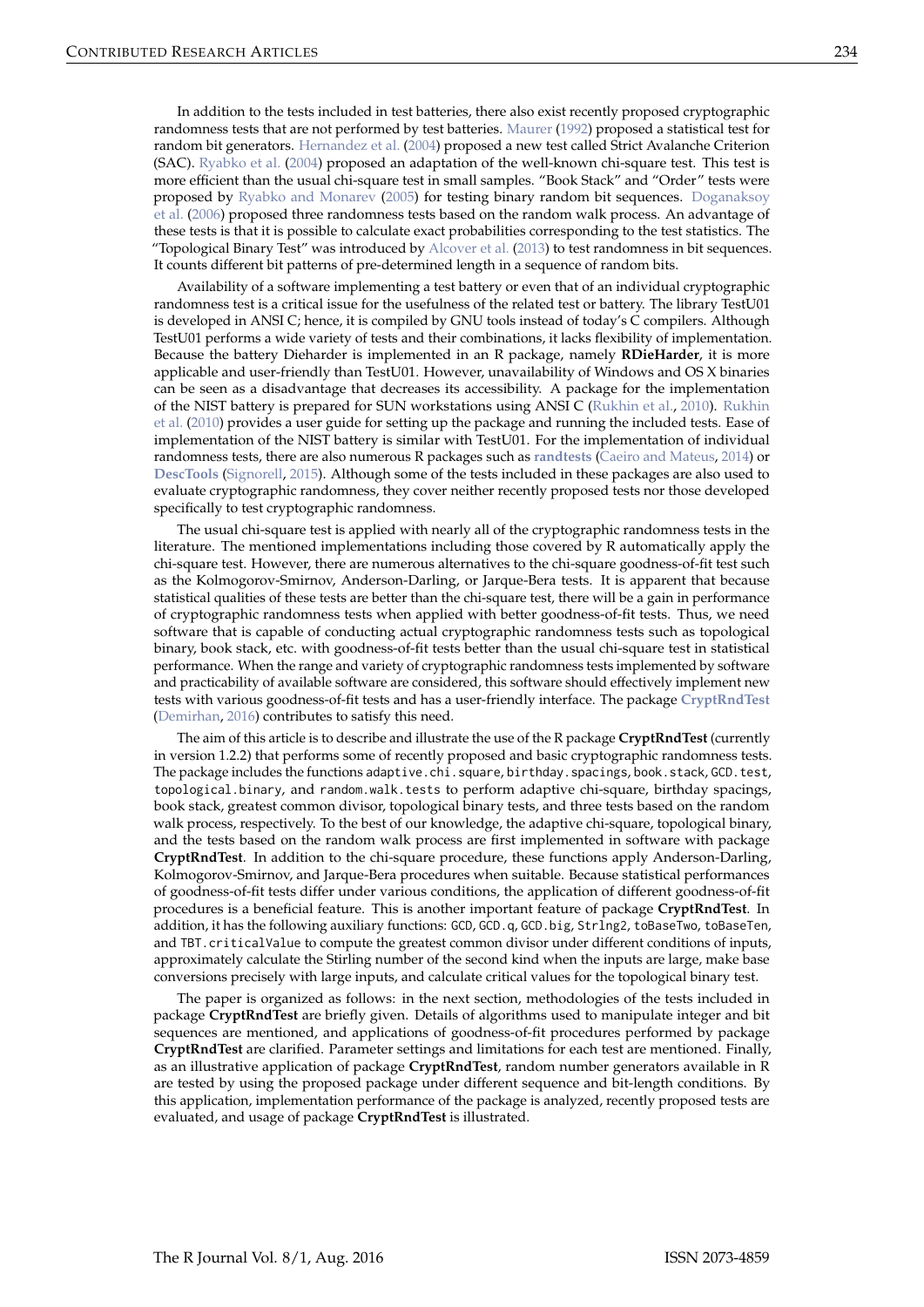# <span id="page-2-0"></span>**Performed tests**

## **Adaptive chi-square**

The adaptive chi-square test was introduced by [Ryabko et al.](#page-13-14) [\(2004\)](#page-13-14). It is empirically demonstrated by [Ryabko et al.](#page-13-14) [\(2004\)](#page-13-14) that the adaptive chi-square test is more efficient than the classical chi-square test in the identification of non-random patterns in samples smaller than those required by the chi-square test. For example, when we work with 64-bit numbers the length of the alphabet is  $2^{64}$ ; hence, we need to have a sequence of length greater than 5  $\cdot$  2<sup>64</sup> to apply the classical chi-square test safely. The logic behind the test is to divide the alphabet into subsets and perform the chi-square test over subsets instead of individual elements of the sample. By this way, subsets are considered as a new alphabet and a new null hypothesis and its alternative are formed over the subsets. Because the number of categories required to test new hypotheses is equal to the number of subsets, the chi-square test is applied with much smaller samples. To conclude randomness, it is expected to observe a uniformity in the distribution of input numbers into the subsets. Deviations from this uniformity are detected by the adaptive chi-square test.

The function adaptive.chi.square() is called to apply the test. It implements the following pseudo-code algorithm:

## **Algorithm 1.**

- 1. Input data as a matrix of bits or a vector of integers, the number of subsets (*S*) that the alphabet will be divided into, and proportion of training data set;
- 2. If data is represented by bits, transform data to base-10;
- 3. Divide whole data set into training and testing subsets with regarding input weights;
- 4. Identify the numbers that are seen in the sequence of interest at least once;
- 5. Find the frequency of occurrences for each element of the alphabet in training and testing subsets;
- 6. For  $i = 1, \ldots, S$ , find the frequency of elements that are seen *i*-times in the training and testing subsets;
- 7. Apply the two-sample chi-square test with the expected and observed counts obtained at the previous step over the training and testing subsets, respectively;
- 8. Return value of the test statistic, corresponding *p*-value, and the decision on the null hypothesis.

While working with integers, the alphabet corresponds to the range of considered numbers. For instance, if 32-bit numbers are being tested, the alphabet in Algorithm 1 includes the numbers between 0 and  $2^{32}$  – 1. At step 4, we do not form the whole alphabet, instead we count the numbers (words) that are seen at least once; and hence, the rest of the numbers have zero count. At step 7, the degrees of freedom of the test is *S* − 1.

Parameters of the adaptive chi-square test are: weight of training and testing samples (*r*), the length of the considered number sequence (*n*), and the number of subsets (*S*) that the alphabet is divided into. [Ryabko et al.](#page-13-14) [\(2004\)](#page-13-14) do not give strict rules for the determination of values of these parameters. They suggest to run some experiments to find the values of parameters that provide the highest statistical performance such as power and specificity. Because such a study would not be cost-effective for an individual application of the test, at least, the user may evaluate sensitivity of test results to the values of *S* and *r*. In the function adaptive.chi.square(), we set *r* = 0.5 by default. The value of *S* is set by the user. That of *n* is determined by the length of input data. Because input data is a random sample from the RNG of interest, the value of *n* should be increased with increasing bit-length to successfully represent the range of numbers that will be generated by the RNG. When bit-length is greater than 64, we utilize the package **[Rmpfr](http://CRAN.R-project.org/package=Rmpfr)** [\(Maechler,](#page-13-17) [2015\)](#page-13-17) to work with higher precision.

Algorithm complexity of the function adaptive . chi . square ( ) is  $O(n^2)$  in the worst case. Required memory is directly related to the length of the input sequence. Due to the algorithm complexity of the function used to identify unique numbers at step 4, implementation time of the function adaptive.chi.square increases quadratically along with the length of the input sequence.

## **Birthday spacings**

The Birthday Spacings test was given by [Marsaglia and Tsang](#page-13-0) [\(2002\)](#page-13-0). It focuses on the number of duplicated values of spacings between ordered birthdays among a year of pre-determined length. The observed duplication patterns in input numbers are compared with the patterns that should be observed under randomness. Thus, the birthday spacings test detects deviations from randomness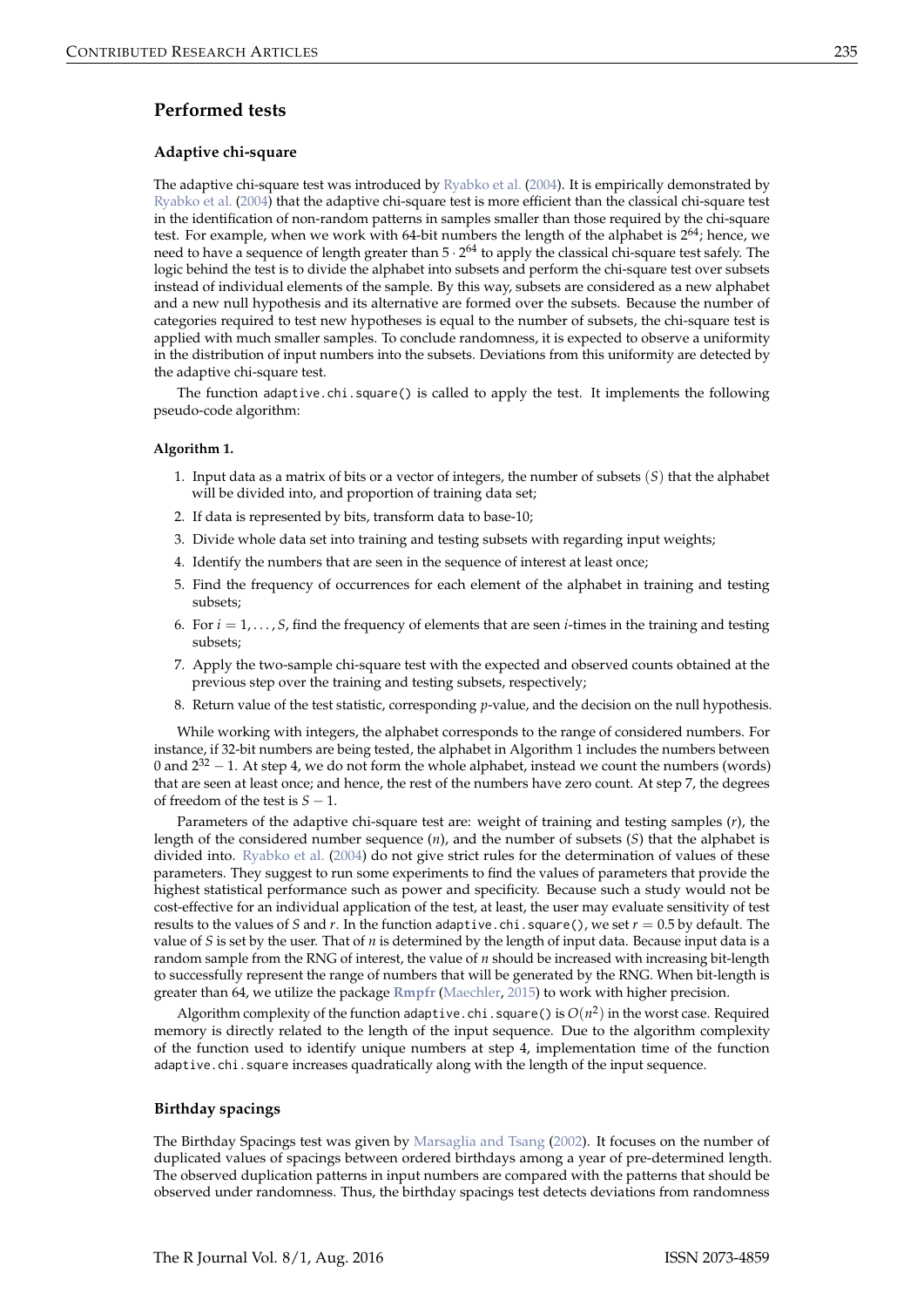<span id="page-3-0"></span>by focusing on repetition frequency of numbers to ensure uniformity. [Marsaglia and Tsang](#page-13-0) [\(2002\)](#page-13-0) propose that the number of duplicated values is approximately distributed according to the Poisson distribution. They also derive an expression for the mean rate of the Poisson distribution.

The function birthday.spacings() is employed to run the test. It implements the following pseudo-code algorithm:

#### **Algorithm 2.**

- 1. Input data as a vector of integers of size *n*, the number of birthdays (*m*), the length of year (*N*), the mean rate of the theoretical Poisson distribution (*λ*), and the number of classes (*k*) that is constructed for goodness-of-fit tests;
- 2. Reshape the first  $m \cdot |n/m|$  elements of input vector as a matrix of  $|n/m|$  rows and *m* columns;
- 3. Sort each row of the matrix of step 2 according to the values in columns;
- 4. For each row, find the distance between columns of the sorted matrix by extracting the values in the columns at the previous step;
- 5. Count duplicated values among the distances obtained at step 4;
- 6. Calculate class probabilities over the Poisson distribution with mean rate  $\lambda$  for  $x = 0, \ldots, k$ , and assign the rest of probability mass to the  $(k + 1)$ -th class;
- 7. Calculate expected frequencies corresponding to the probabilities obtained at the previous step;
- 8. Replicate the expected counts to form the corresponding sample;
- 9. Apply the Anderson-Darling test to compare goodness-of-fit of the samples obtained at steps 5 and 8;
- 10. Apply the Kolmogorov-Smirnov test to compare goodness-of-fit of the samples obtained at steps 5 and 8;
- 11. Construct frequency table of the counts obtained at step 5;
- 12. Apply chi-square test over the frequency tables obtained at steps 7 and 11;
- 13. Return the values of test statistics, corresponding *p*-values, and decisions on the null hypothesis.

At step 2 of Algorithm 2, each row of the reshaped matrix includes birthdays in columns. Total number of rows determines the size of the sample that is used in goodness-of-fit tests applied at steps 9, 10, and 12. Manipulation of the input vector according to the birthday spacings test is completed at step 5. This manipulation produces the empirical sample in testing the goodness-of-fit to the Poisson distribution. The Anderson-Darling test at step 9 is applied by using function ad.test from the package **[kSamples](http://CRAN.R-project.org/package=kSamples)** [\(Scholz and Zhu,](#page-13-18) [2016\)](#page-13-18). The Kolmogorov-Smirnov test at step 10 is applied by using function ks.test from the package **stats**.

[Marsaglia and Tsang](#page-13-0) [\(2002\)](#page-13-0) give some insight into the optimal values of parameters. The mean rate is  $\lambda = m^3/(4n)$ . They state that for an RNG, it is harder to pass this test for increasing values of either *m* or *n*. Specifically, the case with  $m = 4096$  and  $n = 2^{32}$  is qualified as a compelling setting for 32-bit generators. Length of the input sequence is another important parameter. Because the size of the sample used in testing the goodness-of-fit is equal to  $\frac{n}{m}$ , the length of the input sequence  $(n)$ should be chosen large enough to apply the goodness-of-fit tests appropriately.

Algorithm complexity of the function birthday.spacings() is  $O(n^2)$  in the worst case. The limitation of birthday.spacings() is directly related with the value of *m*. For all combinations of *m* and *n* suggested by [Marsaglia and Tsang](#page-13-0) [\(2002\)](#page-13-0), *λ* is equal to 4. Following this logic, when *n* = 2 <sup>64</sup> the value of  $\tilde{m}$  giving  $\lambda = 4$  is 6,658,043. In this case, for a reliable application of goodness-of-fit tests at steps 9, 10, and 12, we need at least 133,160,860 integers and correspondingly 8,522,295,040 bits. For bit lengths higher than 32, the value of  $\lambda$  can be taken as 2. For instance, when  $n=2^{64}$ , the corresponding value of  $m$  is 5,284,492. Thus, decreasing the value of  $\lambda$  does not overcome the need for a huge data set for a reliable testing. Note that use of huge data set for testing is a memory consuming operation.

## **Book stack**

The Book Stack test was proposed by [Ryabko and Monarev](#page-13-15) [\(2005\)](#page-13-15). Positions of the numbers on a stack are taken into consideration. In this test, randomness implies that frequency of finding each number at each position is equally likely. Departures from this equality mean that some of the words are seen more frequently in contrast to the nature of randomness. The book stack test focuses on non-uniform patterns and frequent repetitions of input numbers to detect deviations from randomness by means of unexpected autocorrelation patterns and non-uniformity.

The function book.stack() implements the following pseudo-code algorithm to run the test: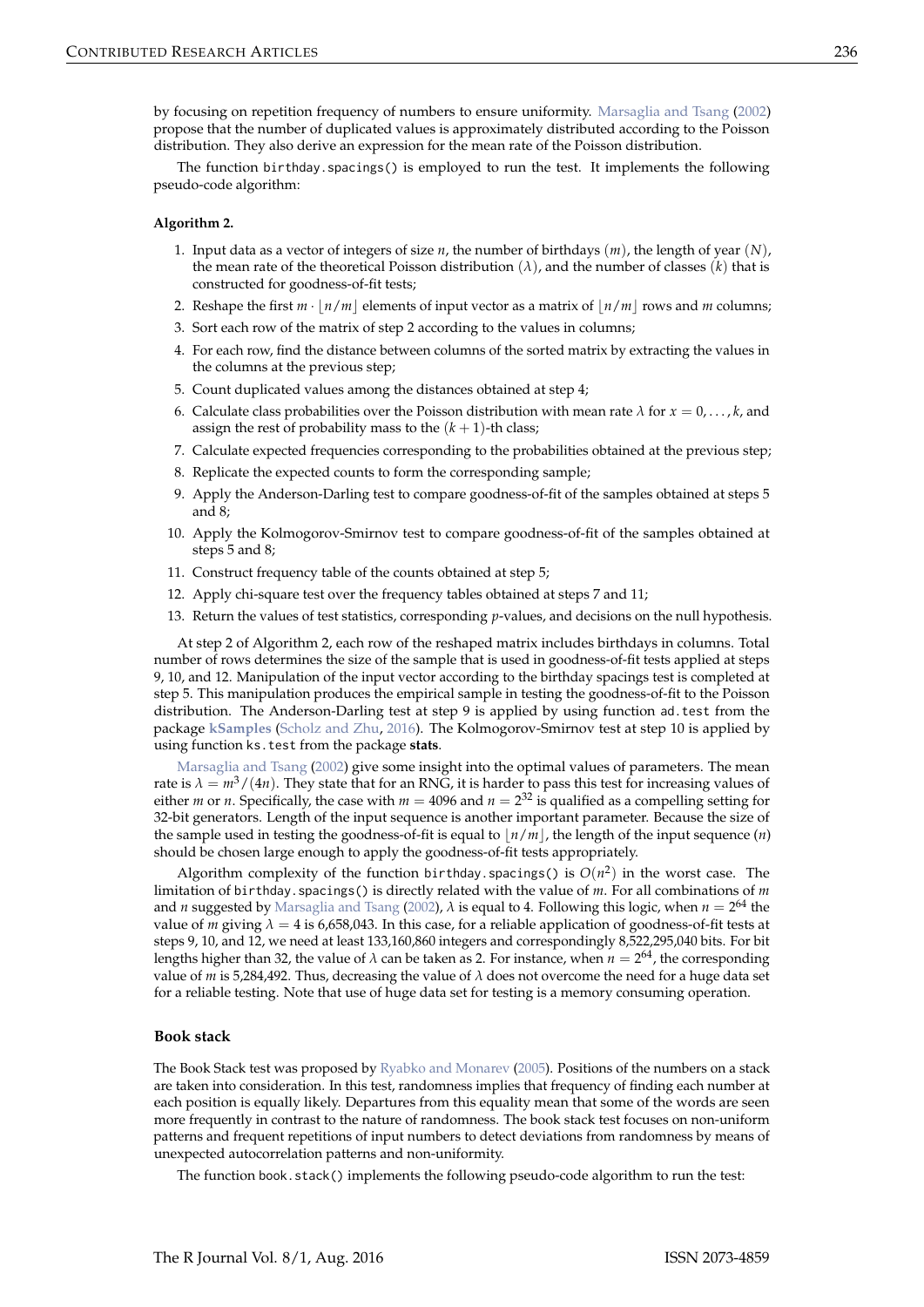#### <span id="page-4-0"></span>**Algorithm 3.**

- 1. Input data as a matrix of bits or a vector of integers and the number of subsets (*k*) that the alphabet will be divided into;
- 2. If data are represented by bits, transform data to base-10;
- 3. Form an array that includes the numbers from 1 to the number of unique words in the input sequence;
- 4. Write each element of the input vector in place of the first element of the array formed at the previous step, and move the other elements except the one written to the first cell of the array one step right;
- 5. Record the array obtained at the previous step;
- 6. Go back to step 4 until all elements of the input vector are taken into account;
- 7. Divide the whole alphabet into *k* non-overlapping subsets  $(A_1, A_2, \ldots, A_k)$ ;
- 8. For each subset of the alphabet, find the frequency of occurrences of the number corresponding to the position of each element of input vector in the arrays formed at steps 4 and 5;
- 9. Apply the chi-square test with expected counts equal to  $n \cdot A_i$ , where  $i = 1, \ldots, k$  and  $n$  is the length of input vector or number of columns of input matrix;
- 10. Return the value of test statistic, corresponding *p*-value, and decision on the null hypothesis.

In order to get an integer number of subsets, the length of input vector should be determined to get an integer as the length of subsets. Optimal value for the length of input vector is given as  $n \approx B \cdot 2^{B/2}$ , where *B* is the bit-length of the considered RNG [\(Ryabko and Monarev,](#page-13-15) [2005;](#page-13-15) [Doroshenko and Ryabko,](#page-12-14) [2006;](#page-12-14) [Doroshenko et al.,](#page-12-15) [2006\)](#page-12-15). For an appropriate determination of number of subsets, *k*, [Ryabko](#page-13-15) [and Monarev](#page-13-15) [\(2005\)](#page-13-15) suggest performing an empirical study. As for an appropriate bit-length, it is mentioned by [Ryabko and Monarev](#page-13-15) [\(2005\)](#page-13-15) that it is hard to set up a sensible test with much higher bit-lengths.

Algorithm complexity of the function book.stack() is  $O(n^2)$  in the worst case. The limitation of the Book Stack test is based on the bit-length of the considered RNG. For example, for  $B = 64$  the length of the input vector is calculated as  $1.37 \cdot 10^{11}$  and we need 1 terabyte memory whereas the memory requirement is 4 megabytes for  $B = 32$ . Due to both memory and sensibility issues, it is not appropriate to work with high bit-lengths such as 64.

#### **Greatest common divisor**

Two tests proposed by [Marsaglia and Tsang](#page-13-0) [\(2002\)](#page-13-0) are based on the number of required iterations (*k*) and the value of the greatest common divisor (GCD) obtained in the GCD operation. When perceived as random variables, both *k* and GCD are independently and identically distributed and their distributions can be obtained under randomness. [Marsaglia and Tsang](#page-13-0) [\(2002\)](#page-13-0) derived distributions of *k* with an empirical study and that of GCD theoretically under the null hypothesis of randomness. Departures from randomness imply nonconformity between empirical and theoretical distributions of *k* and GCD. Thus, these tests focus on the deviations from independence and uniformity.

The function gcd.test() is called to apply the test. The following pseudo-code algorithm is implemented by gcd.test() when all of the goodness-of-fit tests are set to TRUE:

#### **Algorithm 4.**

- 1. Input data as an  $N \times 2$  matrix of integers, mean and standard deviation of theoretical normal distribution of *k*;
- 2. Constitute a pair of numbers from each row of input matrix;
- 3. Apply the GCD operation to each pair formed at the previous step;
- 4. Store values of *k* for *N* pairs;
- 5. If the obtained GCD is less than 3, store it as 3 and if that of GCD is greater than 35, store it as 35;
- 6. Generate a random sample of size *N* from the normal distribution with input values of mean and standard deviation.
- 7. If the tests based on *k* will be conducted, go to the next step, otherwise go to step 13;
- 8. Apply the two sample Kolmogorov-Smirnov test in a two-sided setting to samples obtained at steps 4 and 6;
- 9. Apply the chi-square test to samples obtained at steps 4 and 6;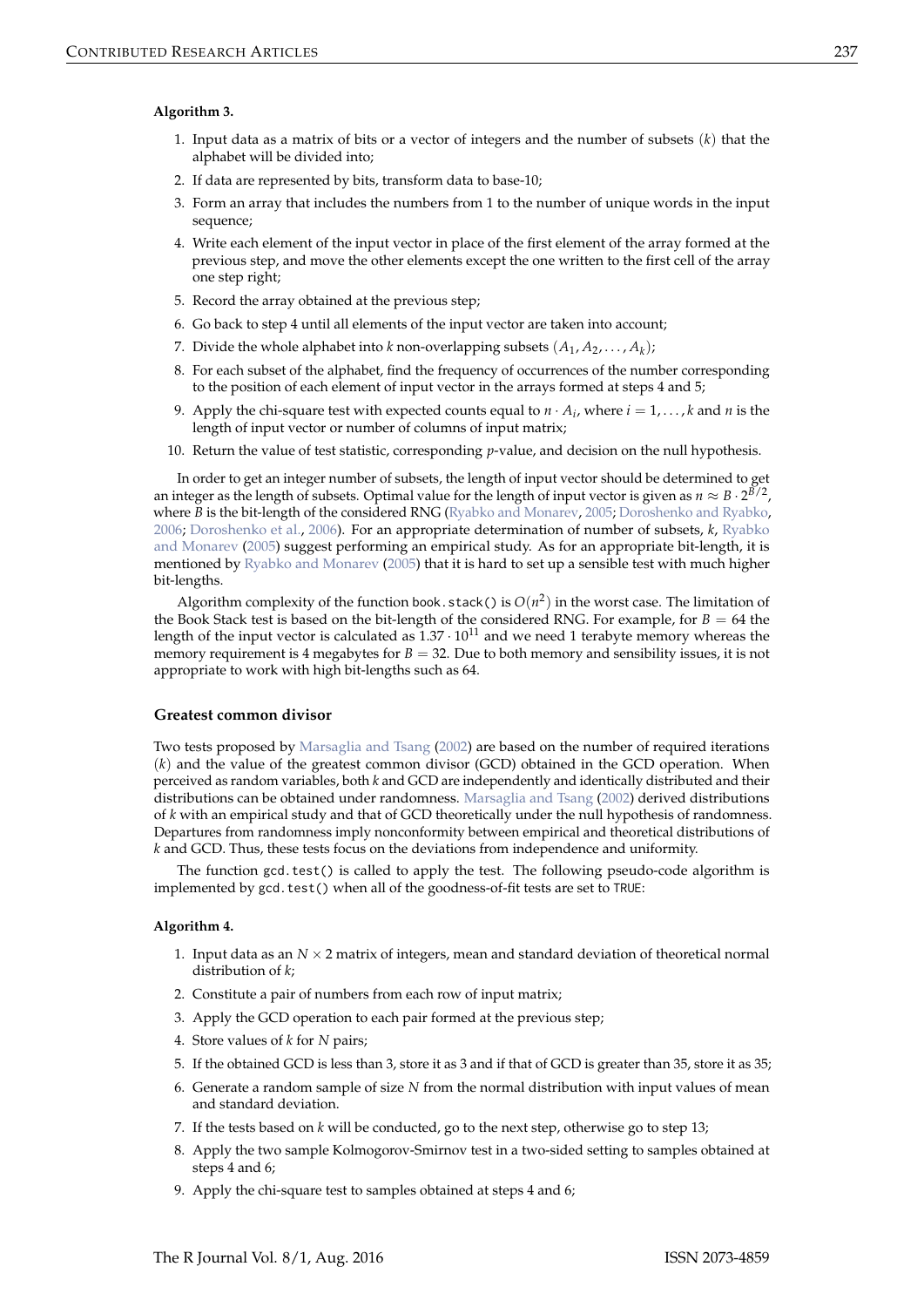- <span id="page-5-0"></span>10. Standardize the values of *k* by using its empirical mean and standard deviation;
- 11. Apply the Jarque-Bera test to the standardized sample of step 10;
- 12. Apply the Anderson-Darling test to samples obtained at steps 4 and 6;
- 13. If the tests based on the GCD will be conducted, go to the next step, otherwise go to step 19;
- 14. Construct the cumulative distribution function (cdf) of the probability function (pf) of GCD given by [Marsaglia and Tsang](#page-13-0) [\(2002\)](#page-13-0);
- 15. Obtain theoretical frequencies for the GCD over the cdf of step 14. Specifically, if theoretical frequency of the GCD is less than 3, store it as 3 and if that of the GCD is greater than 35, store it as 35;
- 16. Replicate the expected counts to form the corresponding sample;
- 17. Apply the two sample Kolmogorov-Smirnov test in a two-sided setting to samples obtained at steps 5 and 16;
- 18. Apply the chi-square test to samples obtained at steps 5 and 16;
- 19. Return the values of calculated test statistics, corresponding *p*-values, and decisions on the null hypothesis.

Mean and standard deviation of the theoretical normal distribution for bit lengths other than 32 are not given by [Marsaglia and Tsang](#page-13-0) [\(2002\)](#page-13-0). We conducted extensive empirical studies, details of which are mentioned in the following sections, to obtain these parameters and tabulated obtained values in Table [3.](#page-9-0)

When bit-length is increased, corresponding value of GCD mostly becomes greater than 35; hence, the operation at step 15 of Algorithm 4 gets unreasonable. Thus, we observe that it is not appropriate to conduct tests based on the GCD for high bit-lengths such as 128.

The Kolmogorov-Smirnov and chi-square tests at steps 8 and 17, and 9 and 18 are applied by using functions ks. test and chisq. test from the package stats, respectively. The Jarque-Bera test at step 11 is implemented by using the function jarque.bera.test from the package **[tseries](http://CRAN.R-project.org/package=tseries)** [\(Trapletti and](#page-13-19) [Hornik,](#page-13-19) [2015\)](#page-13-19). The Anderson-Darling test is applied by using the function ad.test from the package **kSamples**.

Calculations of the number of required iterations and the value of the GCD are time consuming tasks for bit-lengths greater than 64. To overcome this difficulty, we prepared three functions to calculate GCD-related variables. The first function GCD.q computes the number of required iterations, the value of the GCD, and the sequence of partial quotients by using the Euclidean algorithm. The function GCD is the recursive version of the Euclidean algorithm and it only provides the number of required iterations and the value of the GCD. The function GCD.big applies the Euclidean algorithm over multiple precision floating point numbers using package **Rmpfr** and provides all three outputs related with the GCD operation. While GCD is the fastest one, GCD.big gives the most precise results. It is also possible to use the binary GCD algorithm to decrease the implementation time. However, in this case it is not possible to apply tests over the number of required iterations of the Euclidean algorithm. When the GCD operation is done recursively, the algorithm complexity of gcd.test() is  $O(log(a))$ , where *a* is the maximum initial input to the recursive algorithm. Memory requirement for GCD tests is directly related with the value of *N*.

#### **Random walk tests**

In the literature, binary sequences are analyzed in detail by using the random walk process. [Do](#page-12-10)[ganaksoy et al.](#page-12-10) [\(2006\)](#page-12-10) proposed three tests based on the random walk stochastic process. In a random walk process, magnitude or direction of each change is determined by chance; hence, a random walk is random if increment and decrement probabilities are equal to each other. Therefore, random walk processes provide a good basis for randomness. In a random walk, a part of the sequence that intersects the *x*-axis with two successive points is called excursion, and over all excursions, the maximum distance from the *x*-axis is defined as height, and the vertical distance between minimum and maximum points over the *y*-axis is called expansion. Thus, we have three characteristics of the random walk process to observe deviations from randomness. The corresponding tests are called Random Walk Excursion, Random Walk Height, and Random Walk Expansion. If there is a trend in the process, the input sequence fails in the excursion test. The height test focuses on the moves with very low or high magnitude to detect non-randomness. The expansion test focuses on the anomalies in amplitude of the walk to identify non-random patterns. Because the exact probabilities corresponding to test statistics are calculated, the tests proposed by [Doganaksoy et al.](#page-12-10) [\(2006\)](#page-12-10) are also applicable for small sample sizes.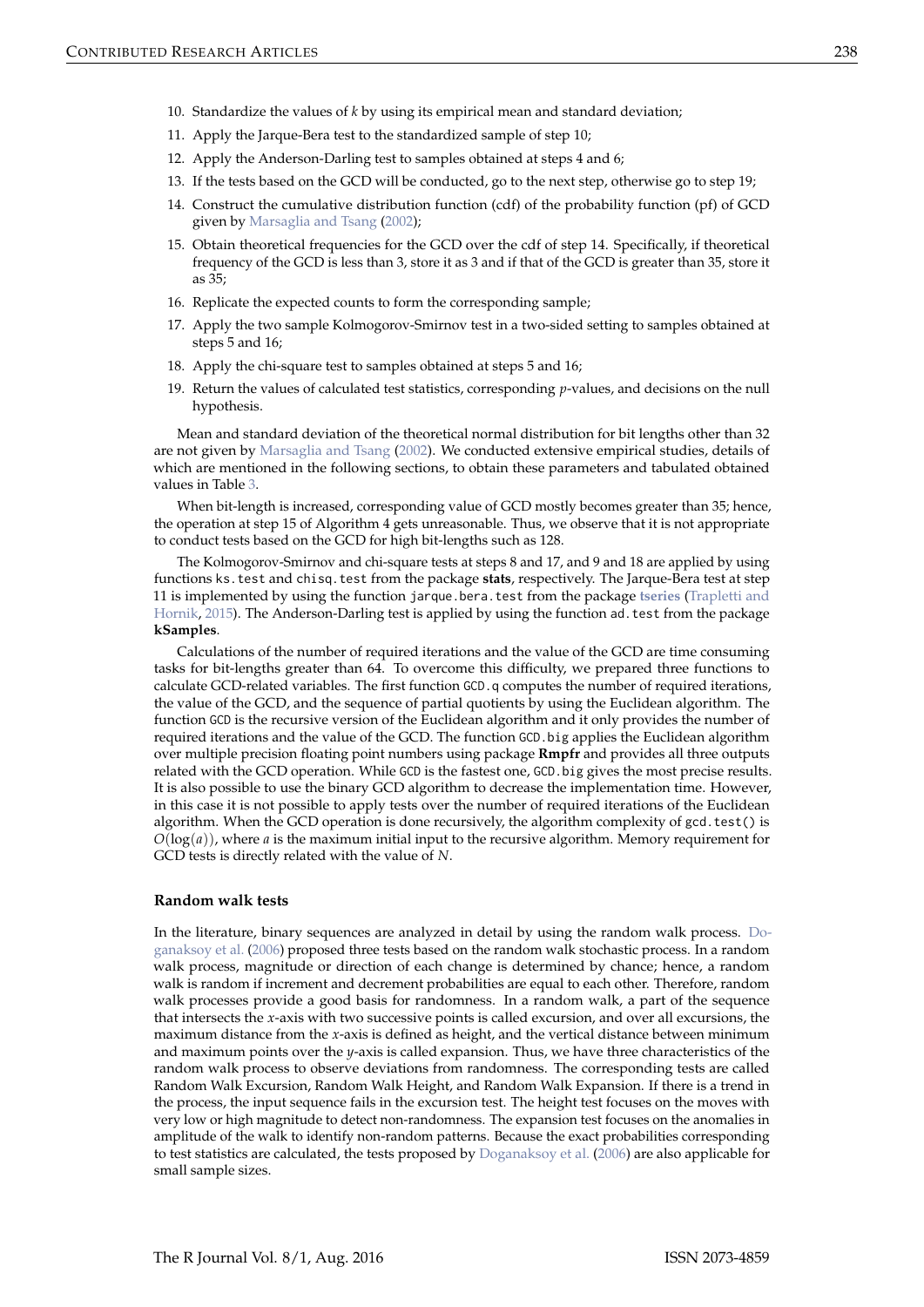<span id="page-6-0"></span>The function random.walk.tests() is called to apply three tests, selectively. The following pseudocode algorithm is implemented by random.walk.tests() when all of the tests are to be applied:

#### **Algorithm 5.**

- 1. Input data as a matrix of bits of dimension  $B \times k$ , where *B* is the bit length and *k* is the length of input sequence;
- 2. Transform the input values from  $\{0,1\}$  to  $\{-1,1\}$ ;
- 3. To apply the expansion, excursion, and height tests go to steps 4, 6, and 7, respectively;
- 4. For each non-overlapping set of length *B*, sum adjacent bits starting from the first bit and increasing by one at each iteration (By this way, we get *B* summations for each number of interest);
- 5. For the Expansion test, count and store the summations of the previous step equal to zero;
- 6. For the Excursion test, calculate the maximum summation and the absolute value of the minimum summation among those of step 4 and store their sum;
- 7. For the Height test, store the absolute maximum of summations obtained at step 4;
- 8. Calculate theoretical cdf's and pf's for the tests regarding bit-lengths and probabilities tabulated by [Doganaksoy et al.](#page-12-10) [\(2006\)](#page-12-10);
- 9. Calculate empirical cdf's and pf's over the counts obtained at steps 5, 6, and 7;
- 10. Replicate the expected and empirical pf's to form the corresponding samples;
- 11. Apply the Anderson-Darling test to samples obtained at the previous step;
- 12. Apply the two sample Kolmogorov-Smirnov test in a two-sided setting to samples obtained at step 10;
- 13. Apply the chi-square test to samples obtained at step 10;
- 14. Return the values of calculated test statistics, corresponding *p*-values, and decisions on the null hypothesis.

The Anderson-Darling test at step 9 is applied by using function ad.test from the package **kSamples**. The Kolmogorov-Smirnov test at step 10 is applied by using function ks.test from the package **stats**. The chi-square test at step 11 is the classical application of the test without using a predefined function. If one of the tests is not applied, all the results related with that test in output are set to  $-1$ .

Algorithm complexities of expansion, excursion, and height tests are  $O(B)$ ,  $O(B|k \cdot B)$ , and  $O(B|k \cdot B|)$ , respectively. The limitation of the tests is unavailability of theoretical cdf's for bit-lengths other than 32, 64, 128, and 256. Therefore, using the information given by [Doganaksoy et al.](#page-12-10) [\(2006\)](#page-12-10) the excursion is applied for bit-lengths of 16, 32, 64, 128, and 256; the height test is applied for bit-lengths of 64, 128, 256, 512, and 1024; and the expansion test is applied for bit-lengths of 32, 64, and 128. Although the size of required memory increases along with the length of the input sequence, it is possible to apply the tests with reasonable sequence lengths without causing memory pressure.

## **Topological binary**

The topological binary test was proposed by [Alcover et al.](#page-12-11) [\(2013\)](#page-12-11) to test the randomness in bit sequences. The logic behind the test is based on the number of different fixed-length bit patterns in a bit sequence. Frequency of distinct non-overlapping bit patterns over the sequence of interest is influential on the test result. In case of randomness, we expect to have many different bit patterns in the input sequence. The main strength of the topological binary test is that it focuses on the number of bit patterns rather than frequency of occurrence of numbers. Because the exact distribution of the test statistic is derived, it is possible to apply the test for short bit sequences.

The function topological.binary() implements the following pseudo-code algorithm to run the test:

#### **Algorithm 6.**

- 1. Input data as a  $B \times k$  matrix of bits, where  $B$  is the bit-length and  $k$  is the length of considered number sequence, and the critical value;
- 2. Find and store non-overlapping blocks of length *B*;
- 3. Count the number of different *B*-bit patterns that appear across all the *k* blocks;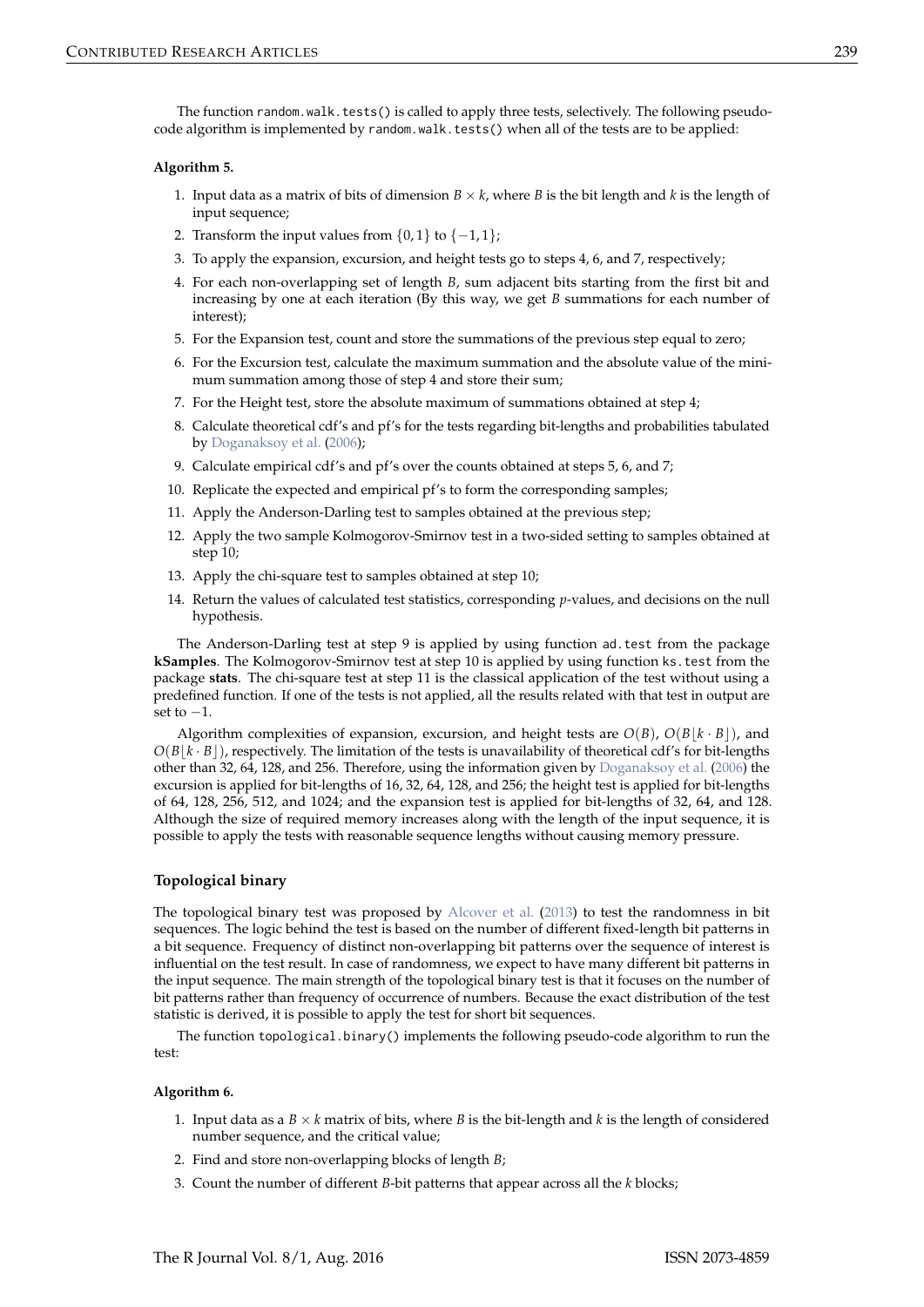<span id="page-7-1"></span><span id="page-7-0"></span>

| Function  |                                                                                                  | Call                                                                                                                                                                                                                                                       |  |  |  |  |  |  |
|-----------|--------------------------------------------------------------------------------------------------|------------------------------------------------------------------------------------------------------------------------------------------------------------------------------------------------------------------------------------------------------------|--|--|--|--|--|--|
| Test      | GCD.test()                                                                                       | $GCD.test(x, KS = TRUE, CSQ = TRUE, AD = TRUE, JB = TRUE,$<br>test.k = TRUE, test.g = TRUE, mu, sd, alpha = $0.05$ )                                                                                                                                       |  |  |  |  |  |  |
|           | random.walk.tests()                                                                              | random.walk.tests $(x, B = 64$ , Excursion = TRUE,                                                                                                                                                                                                         |  |  |  |  |  |  |
|           | birthday.spacings()                                                                              | Expansion = TRUE, Height = TRUE, alpha = $0.05$ )<br>birthday.spacings(x,m = 128,n = $2^{16}$ ,alpha = 0.05,lambda,                                                                                                                                        |  |  |  |  |  |  |
|           | adaptive.chi.square()<br>book.stack()<br>topological.binary()                                    | $num.class = 10$<br>$adaptive.chi.\square, gware(x, B, S, alpha = 0.05, bit = FALSE)$<br>book.stack $(A, B, k = 2,alpha = 0.05, bit = FALSE)$<br>$topological.binary(x, B, alpha = 0.05, critical, value)$                                                 |  |  |  |  |  |  |
| Auxiliary | StrIng2()<br>GCD()<br>GCD. q()<br>GCD.big()<br>TBT.CriticalValue()<br>toBaseTen()<br>toBaseTwo() | $StrIng2(n,k, log = TRUE)$<br>GCD(x, y)<br>GCD.q(x,y)<br>GCD.big(x,y,B)<br>TBT.criticalValue(m,k,alpha = $0.01$ ,cdf = FALSE, exact = TRUE)<br>$toBaseTen(x, m = 128, prec = 256, toFile = FALSE, file)$<br>toBaseTwo(x,m = 128, prec = 512, num. CPU = 4) |  |  |  |  |  |  |

**Table 1:** Usage of test and auxiliary functions of package **CryptRndTest**.

- 4. If the result of step 3 is less than one, then reject the null hypothesis;
- 5. Else if the result of step 3 is greater than  $min(k, 2^B)$ , then do not reject the null hypothesis;
- 6. Else if the result of step 3 is less than the input critical value, then reject the null hypothesis;
- 7. Else do not reject the null hypothesis;
- 8. Return the result of step 3 as the value of test statistic and the decision on the null hypothesis.

Although the exact distribution of test statistic is derived by [Alcover et al.](#page-12-11) [\(2013\)](#page-12-11), calculation of the Stirling numbers of the second kind with large inputs is required with bit-lengths greater than 16 for the calculation of the cdf of the test statistics. Therefore, it is hard to obtain the critical value of the test for large bit-lengths by using available functions in R packages such as the function Stirling2 of package **[copula](http://CRAN.R-project.org/package=copula)** [\(Hofert et al.,](#page-12-16) [2015\)](#page-12-16). This case is a limitation of the function topological.binary(). To overcome this limitation of the test, we prepared the function TBT.CriticalValue to calculate required critical values for testing. Algorithm complexity of the function topological.binary() is  $O(n^2)$  in the worst case. The required memory to run the topological binary test is related with the value of *k*.

#### **Auxiliary functions**

The package **CryptRndTest** has seven auxiliary functions, i.e., Strlng2(), GCD(), GCD.q(), GCD.big(), toBaseTwo(), toBaseTen(), and TBT.CriticalValue(). These functions are also suitable for individual use. Strlng2() is used to calculate critical values for the topological binary test implemented by TBT.CriticalValue(). GCD() and GCD.q() are called to calculate the greatest common divisor in the GCD test implemented by gcd.test(). Three possible outcomes of the greatest common divisor operation are the number of iterations, the sequence of partial quotients, and the value of greatest common divisor. GCD() provides all of these outcomes for any pair of integers excluding zero. Functions toBaseTwo() and toBaseTen() are used for base conversion from base 2 to 10 and vice versa for large integers.

The function Strlng2() is used to compute the natural logarithm of Stirling numbers of the second kind for large values of inputs in an approximate manner by the approaches of [Bleick and Wang](#page-12-17) [\(1974\)](#page-12-17) and [Temme](#page-13-20) [\(1993\)](#page-13-20). In this approach, Lambert W functions are employed at the log scale to overcome memory overflows.

Due to the large factorials in the calculation of Stirling numbers of the second kind, it is nearly impossible to compute the exact cdf of the topological binary test statistic for higher bit lengths without memory flows in R. The function TBT.CriticalValue() implements an approach for the calculation of the cdf and approximately computes the required critical value for the topological binary test at a given level of *α*. Because TBT.CriticalValue() utilizes Strlng2(), accuracy of results decreases with increasing bit lengths and number of words under consideration. It is also possible to make exact calculations by TBT.CriticalValue(). In this case, the function Stirling2 from the package **[gmp](http://CRAN.R-project.org/package=gmp)** [\(Lucas et al.,](#page-12-18) [2014\)](#page-12-18) is employed instead of Strlng2(). Because package **gmp** uses multiple precision arithmetic, implementation time of TBT.CriticalValue() considerable increases. User should evaluate the trade off between implementation time and high precision.

Arguments of main and auxiliary functions of package **CryptRndTest** are summarized in Table [1.](#page-7-0)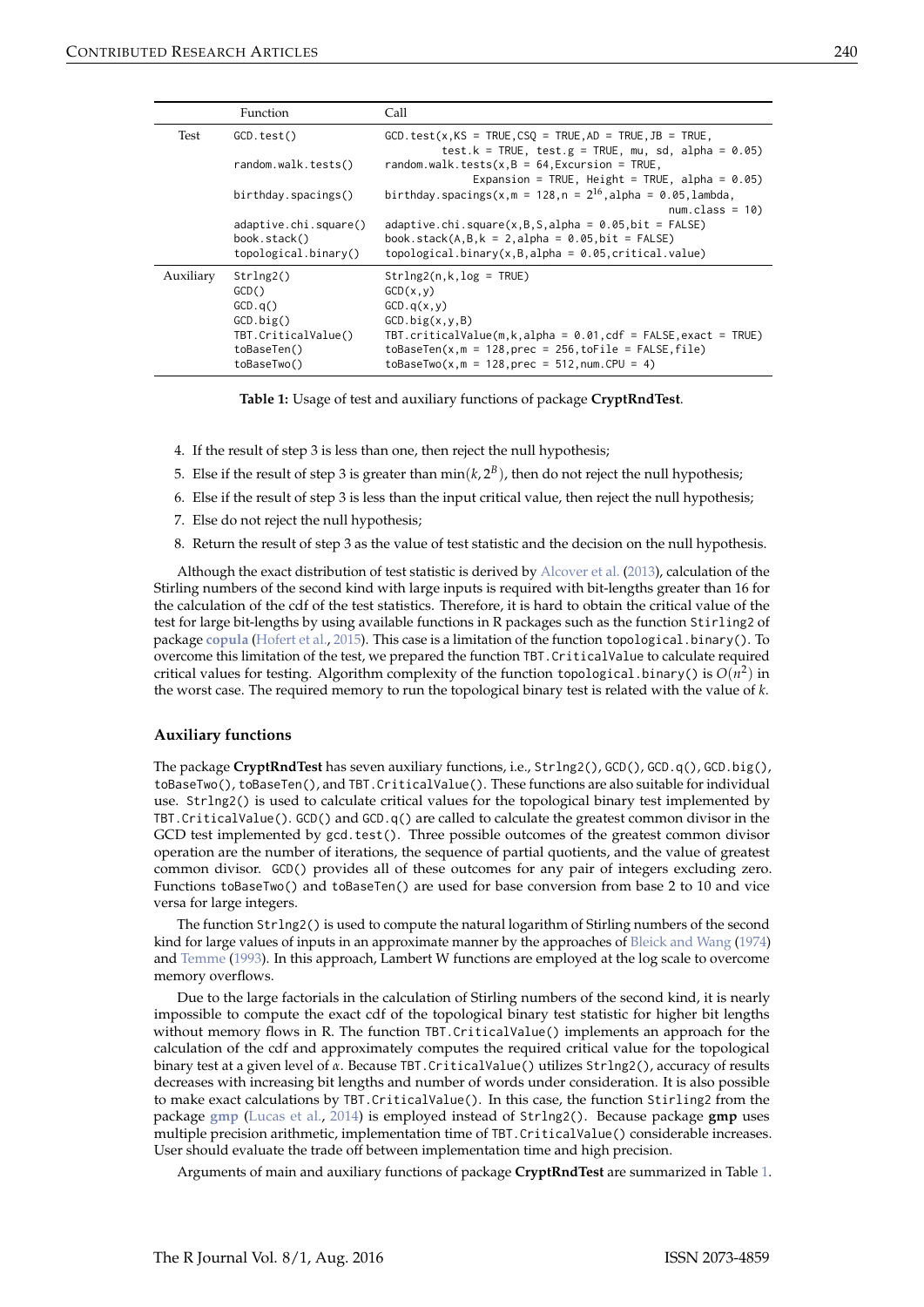<span id="page-8-1"></span><span id="page-8-0"></span>

|     | Sequence length |             |            |  |  |  |  |  |  |  |  |  |
|-----|-----------------|-------------|------------|--|--|--|--|--|--|--|--|--|
| Bit | Short $(I)$     | Medium (II) | Long (III) |  |  |  |  |  |  |  |  |  |
| 8   | 256             | 32768       | 65536      |  |  |  |  |  |  |  |  |  |
| 16  | 16384           | 65536       | 131072     |  |  |  |  |  |  |  |  |  |
| 32  | 32768           | 131072      | 262144     |  |  |  |  |  |  |  |  |  |
| 64  | 131072          | 262144      | 524288     |  |  |  |  |  |  |  |  |  |
| 128 | 131072          | 262144      | 524288     |  |  |  |  |  |  |  |  |  |

**Table 2:** Lengths of random number sequences for different patterns.

# **A numerical illustration**

As a numerical illustration of the package, we employed package **CryptRndTest** to test the randomness of RNG's available in R. By this way, we aim to get results of the tests that have not been applied to RNG's of interest yet, figure out implementation performance of package **CryptRndTest** under various scenarios, and illustrate some issues on the determination of parameters of the tests for considered scenarios. Note that it is impossible to observe the ability to control type-I error (rejection of randomness hypothesis while it is actually true) for the tests with an empirical study such as conducted in this section. Additionally, a more thorough investigation would be necessary to be able to reliably assess the algorithms, but this is out of scope of this article.

RNG's of interest are Wichmann-Hill (WH), Marsaglia-Multicarry (MM), Super-Duper (SD), Mersenne-Twister (MT), Knuth-TAOCP-2002 (KT02), Knuth-TAOCP (KT), and L'Ecuyer-CMRG (LE) (see the function Random in the **base** package for the details of these RNG's). Applied tests are topological binary (TBT), adaptive chi-square (Achi), birthday spacings (BDS), random walk expansion (RWT.Exp), random walk height (RWT.Hei), random walk excursion (RWT.Exc), book stack (BS), and greatest common divisor (GCD). TBT, RWT.Exp, RWT.Hei, and RWT.Exc tests work with binary numbers while the rest of the tests take integers as input. BDS and RWT tests are applied separately with each of Anderson-Darling, Kolmogorov-Smirnov, and chi-square goodness-of-fit tests, and the GCD test is applied separately with each of Anderson-Darling, Kolmogorov-Smirnov, Jargue-Bera, and chi-square goodness-of-fit tests. The total number of applied randomness tests is 21. All the tests are applied at both 0.01 and 0.05 levels of significance and 8, 16, 32, 64, and 128-bit lengths. Considered lengths of random number sequences for each bit-length are given in Table [2.](#page-8-0)

Because we get unreasonable implementation times for longer sequences at the level of 128-bit, the same sequence lengths as 64-bit are considered for 128-bit numbers.

To conduct the adaptive chi-square test, we need to determine the value of argument S and the proportions of training and testing samples. The latter one is taken equal. As for the value of S, we did not detect a significant change in the test results observed for medium sequence length for all bit-lengths for  $S = 2, 3, 4$  in pilot runs. The values greater than 4 increase the implementation time whereas small values decrease resolution. Thus, it is taken as 4 for all bit-lengths to work with a reasonable degrees of freedom in the chi-square test. Also, the adaptive chi-square test is applied for all bit-lengths.

Arguments of the birthday spacings test are the number of birthdays (m), the length of year (n), the mean rate of the theoretical Poisson distribution (lambda), and the number of classes (num.class), which is used for goodness-of-fit tests. In the experiments, the argument m was taken as 8, 128, and 4096 for 8, 16, and 32-bit-lengths, respectively. The argument n was set to  $2^B$ , where  $B$  is the bit-length. The argument lambda was calculated by the formula given by [Marsaglia and Tsang](#page-13-0) [\(2002\)](#page-13-0). The argument num.class was set to 5 and 10 for 8 and 16-bit and higher lengths, respectively.

For the book stack test, length of the sample (n) should be determined and data should be prepared according to the value of n. Also, the number of subsets that the alphabet will be divided into (k) should be determined. The formula proposed by [Ryabko and Monarev](#page-13-15) [\(2005\)](#page-13-15) is used to calculate the value of n, and we set k=n/*B*.

In the GCD test procedure, tests are conducted for two outputs of the GCD operation, i.e., the number of iterations required to find GCD (*k*) and GCD (*g*) itself. The population distribution of *k* is well approximated by a normal distribution and parameters of the normal distribution are given by [Marsaglia and Tsang](#page-13-0) [\(2002\)](#page-13-0) for 32-bit integers after an extensive numerical study. We observed that the parameters of the population distribution differ for different bit-lengths and conducted a numerical study to figure out the values of parameters for considered bit-lengths. For this study, 10<sup>6</sup> 30-bit true random numbers were obtained from the web service "www.random.org." Then, they were converted to 8, 16, 32, 64, and 128-bit numbers. The GCD operation was applied and mean (mu.GCD) and standard deviation (sd.GCD) of *k* were obtained as given in Table [3](#page-9-0) after checking the normality of the empirical distribution by means of descriptive statistics and the Anderson-Darling goodness-of-fit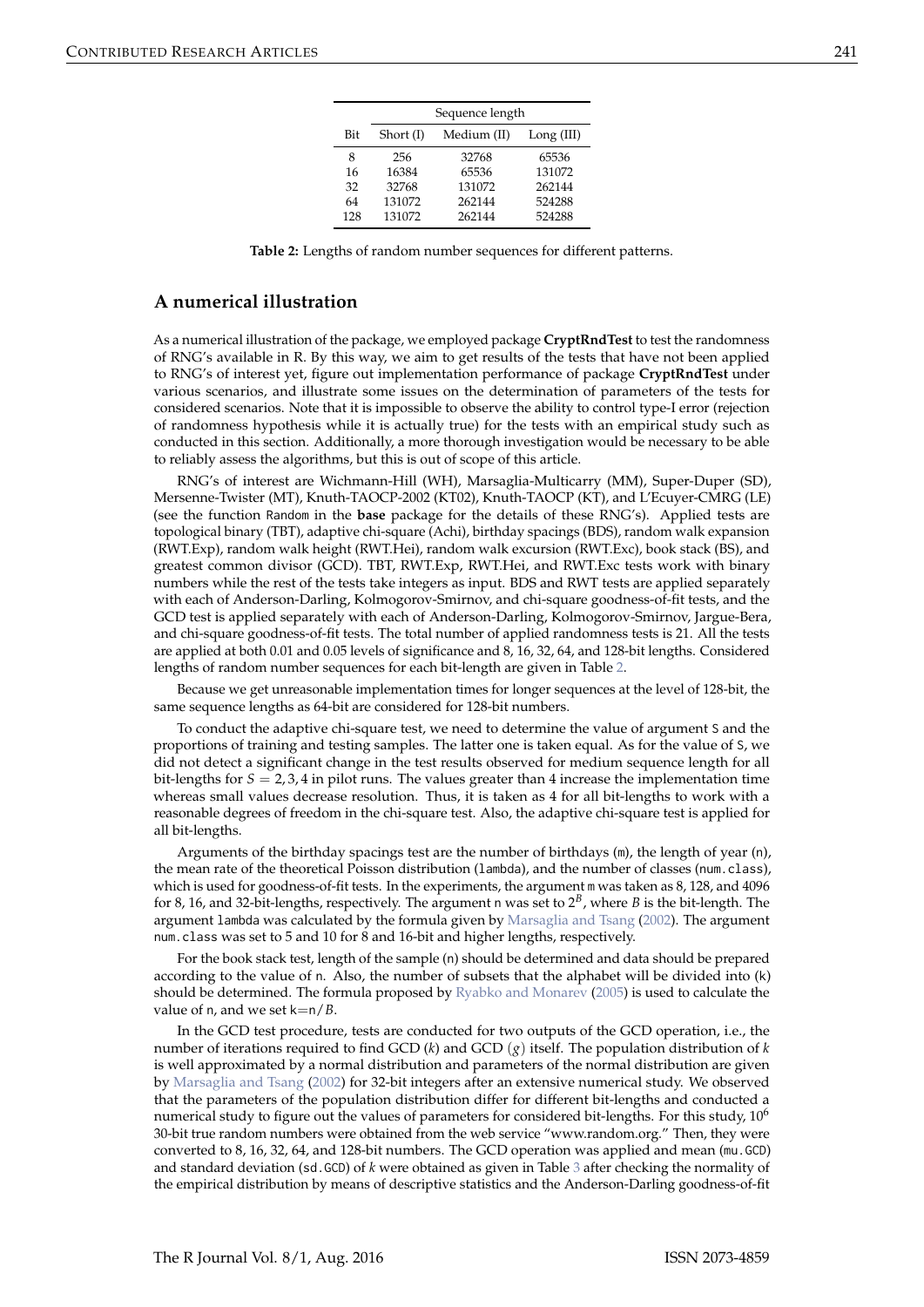| Bit | mu.GCD  | sd.GCD |
|-----|---------|--------|
| 8   | 3.9991  | 1.6242 |
| 16  | 8.8784  | 2.3664 |
| 32  | 18.4023 | 3.4000 |
| 64  | 31.3269 | 4.3349 |
| 128 | 31.8390 | 4.3678 |

<span id="page-9-2"></span><span id="page-9-1"></span><span id="page-9-0"></span>**Table 3:** Mean and standard deviation of population distribution of *k*.

|     |        | $\alpha = 0.01$ |        |        | $\alpha = 0.05$ |           |
|-----|--------|-----------------|--------|--------|-----------------|-----------|
| Bit | Short  | Medium          | Long   | Short  | Medium          | Long      |
| 8   | 153    | NA              | NΑ     | 153    | <b>NA</b>       | NΑ        |
| 16  | 14423  | 41268           | NΑ     | 14423  | 41266           | <b>NA</b> |
| 32  | 32767  | 131066          | 262129 | 32767  | 131066          | 262129    |
| 64  | 131070 | 262113          | 523264 | 131070 | 262113          | 524264    |
| 128 | 131072 | 262144          | 524288 | 131072 | 262144          | 524288    |

NA: not available.

**Table 4:** Critical values for topological binary test.

test. The values obtained for 32-bit are very close to those obtained by [Marsaglia and Tsang](#page-13-0) [\(2002\)](#page-13-0).

As expected, the mean of *k* increases along with bit-length, and it approaches 35 [\(Marsaglia and](#page-13-0) [Tsang,](#page-13-0) [2002\)](#page-13-0). The mild increase in the values of standard deviations is due to the increasing range of the numbers that can be generated with a given bit-length. Also, the GCD test is applied for all bit-lengths. However, nearly for all 128-bit random numbers, *g* > 35. Due to the operation done at step 15 of Algorithm 4, it is unreasonable to conduct the GCD test over *g* for 128-bit numbers.

The topological binary test is also applied for all bit-lengths. Critical values for the topological binary test are calculated by using the function TBT.criticalValue() for each bit and sequence length combination and presented in Table [4.](#page-9-1) Because the length of sequence being tested cannot be longer than 2 *<sup>m</sup>* − 1, where *m* is the bit-length, critical values for medium and long sequences at 8-bit and for long sequences at 16-bit levels are not available in Table [4.](#page-9-1)

In the application, random numbers were generated by using the same seed 283158301. Let sim.data be an integer vector including data to be tested. It is reshaped with the following code according to bit-length B:

```
if (B \le 64) {
  sim.data <- matrix(data = sim.data, ncol = len, byrow = FALSE)
} else {
  sim.data <- mpfrArray(sim.data, prec = B)
}
```
The adaptive chi-square, random walk, and topological binary tests were straightforwardly called with the mentioned arguments. For the book stack test, the following code is employed:

```
n \leq -B * (2^{(B/2)})dat.BS <- sim.data[1:round(n/B)]
BS \le book.stack(x = dat.BS, B = B, k = n/B, alpha = 0.01, bit = FALSE)
print(BS)
```
For the GCD tests, the input number sequence was divided into two-sequences and the tests were applied with the following code:

```
if (len%%2 == 1) {
  len <- len - 1
}
len2 <- len/2
if (B \le 64) {
  dat.new \leq array(NA, dim = c(len2,2))dat.new[1:len2,1] <- sim.data[1:len2]
  dat.new[1:len2,2] <- sim.data[(len2+1):len]
} else {
  dat.new \leq mpfrArray(NA, prec = m, dim = c(len2,2))dat.new[1:len2, 1] < - sim.data[1:len2]dat.new[1:len2, 2] <- sim.data[(len2+1):len]
```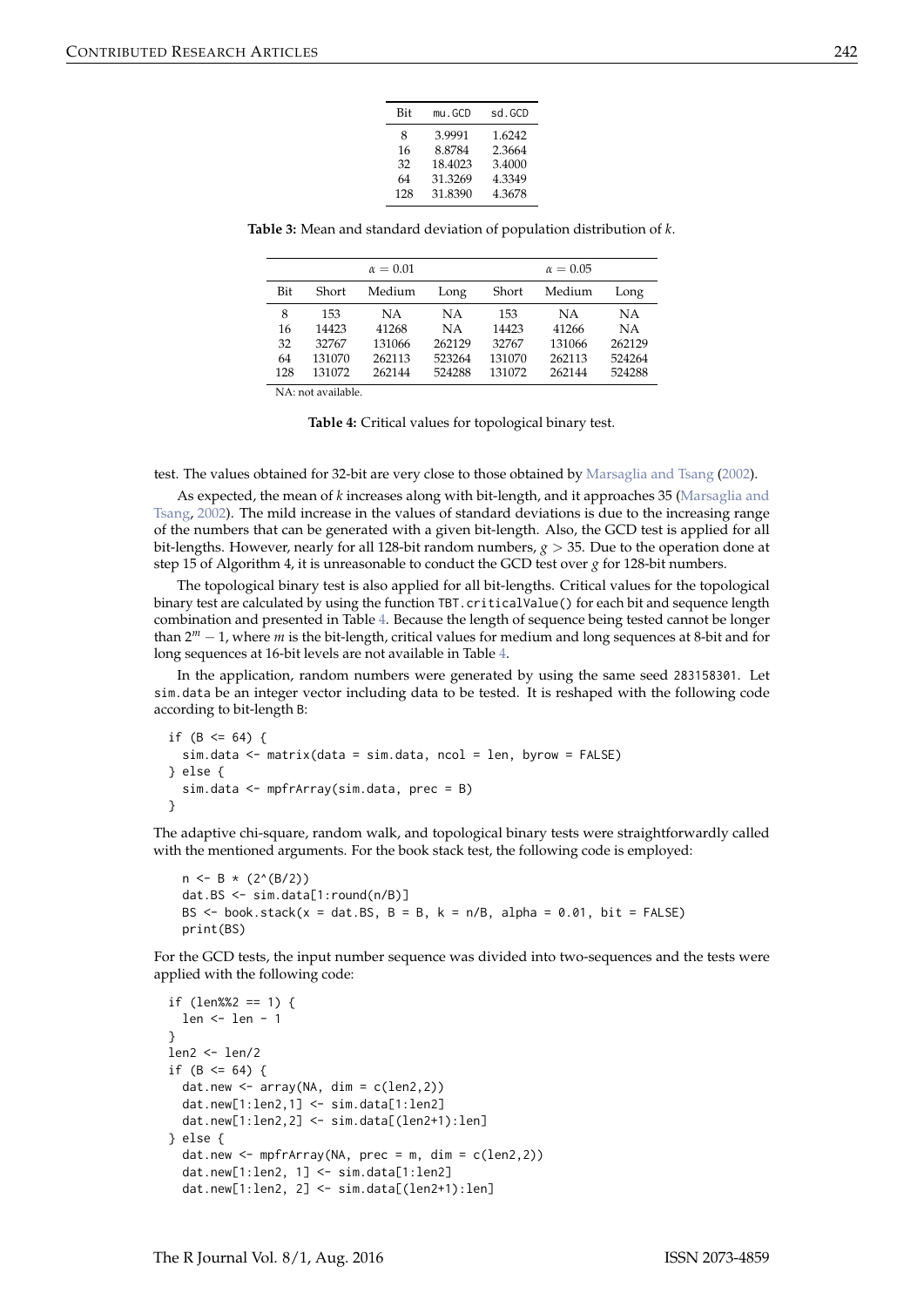<span id="page-10-1"></span><span id="page-10-0"></span>

|     |        | <b>Tests</b> |          |            |           |         |         |            |         |  |  |  |  |  |
|-----|--------|--------------|----------|------------|-----------|---------|---------|------------|---------|--|--|--|--|--|
| Bit | Length | TBT          | Achi     | <b>BDS</b> | RWT.Exp   | RWT.Hei | RWT.Exc | BS         | GCD     |  |  |  |  |  |
| 8   | 32768  | 0.62         | 2.88     | 0.46       | NΑ        | NΑ      | NΑ      | ${}< 0.01$ | 1.31    |  |  |  |  |  |
| 16  | 65536  | 1.70         | 5.70     | 0.46       | NΑ        | NΑ      | 4.33    | 0.02       | 3.74    |  |  |  |  |  |
| 32  | 131072 | 6.68         | 10.88    | 2.10       | <b>NA</b> | 0.26    | 15.99   | 4253.01    | 12.32   |  |  |  |  |  |
| 64  | 262144 | 32.05        | 86.31    | NΑ         | 84.21     | 88.74   | 64.68   | NΑ         | 37.36   |  |  |  |  |  |
| 128 | 262144 | 77.16        | 10121.34 | NΑ         | 221.16    | 196.96  | 149.29  | NΑ         | 2657.62 |  |  |  |  |  |

TBT: topological binary, Achi: adaptive chi-square, BDS: birthday spacings, RWT: random walk, Exp: expansion, Hei: height, BS: book stack, GCD: greatest common divisor, Length: the length of random number sequence, NA: not available.

**Table 5:** Mean implementation time for each test in seconds.

} EBOB  $\leq$  GCD.test(x = dat.new, B = m, mu = mu.GCD, sd = sd.GCD, test.g = do.test.g) print(EBOB)

where len is the length of the input sequence. Whole code snippets used to implement experiments are given in the vignette of the package **CrpytRndTest**.

Random number sequences used for the performance analysis are of medium length given in Table [2](#page-8-0) and generated by the WH generator under each bit level. Five replications were made for each test. Mean implementation times calculated over five replications are shown in Table [5](#page-10-0) in seconds. All variances of implementation times are less than 0.01. BDS, RWT, and BS tests were not applied at all bit-lengths due to reasons explained in the relevant sections.

Implementation times of all tests from 8 to 64-bit levels are all sufficient. For 128 bits, most of the implementation times of Achi and GCD tests are taken by finding unique values in a sequence composed of multiple precision floating-point (mpf) numbers at step 4 of Algorithm 1 and the value of gcd for mpf numbers at step 3 of Algorithm 4, respectively. For these operations, mpf numbers are used via the package **Rmpfr**. The package **Rmpfr** is based on the GMP GNU library and provides an interface from R to C [\(Maechler,](#page-13-21) [2011,](#page-13-21) [2015\)](#page-13-17). Due to the use of mpf numbers via the package **Rmpfr**, there is a considerable increase in implementation time of Achi and GCD tests at 128-bit level. However, the gain in precision is worth the delay in implementation of these tests. Performances of the tests working with binary numbers are all sufficient at the 128-bit level. Implementation time of the BS test exponentially increases along with the bit-length. Although it is reasonable for 32 bits, application of the test for higher bit-lengths requires an unreasonable amount of time for implementation.

All the tests were applied at both 0.01 and 0.05 levels of significance. The null hypothesis is "*H*<sup>0</sup> : Sequences generated by the RNG of interest are random" for all tests. For both levels of significance, success rates of RNGs over the total number of applied tests are given in Table [6.](#page-11-0) Detailed test results for the 0.05 level of significance are presented in the vignette of the package **CrpytRndTest**. The total number of applied tests is given in the last row of Table [6](#page-11-0) for each test scenario. For example, because the birthday spacings test is not applied for 64 bit-length, the total number of applied tests is 17 for all sequence lengths. Note that the values given in Table [6](#page-11-0) should not be confused with issues related with statistical performance of the tests such as type I error or power. Table [6](#page-11-0) represents the proportion of RNG's that did not fail in the given number of tests. In addition, because each test is applied individually, the information presented by Table [6](#page-11-0) should not be perceived as the results of the application of a test battery.

In general, the proportion of success decreases with increasing sequence and bit-lengths. According to the proportions of success, performance of the WH generator is satisfactory for 16 and 32-bit numbers for all sequence lengths. The reason of getting a decreasing success rate with increasing bit-length is that the random walk tests with all goodness-of-fit tests and the GCD test with the Jarque-Bera goodness-of-fit test reject the randomness hypothesis while the rest of the tests mostly accept the hypothesis for bit-lengths greater than 32. In detail, the WH generator successfully passes both of the TBT and Achi tests nearly in all bit-sequence length combinations. Results of AD and KS goodnessof-fit tests applied under both BDS and GCD tests (with *k*) are similar, and the CS test more likely decides randomness of the WH generator. It is unsuccessful in passing the random walk tests for high bit-lengths. The BS test concludes WH's randomness under all of the test conditions. The GCD with the JB goodness-of-fit test rejects the null hypothesis of randomness under all test conditions but the first one. At the 0.01 level of significance, there is nearly no change in the results. The WH generator passes the GCD test with CS goodness-of-fit test for *k* at (8, I), (8, II) and (32, I) scenarios, and the BDS test with the AD goodness-of-fit test at (16, II).

According to the proportions of success, the SD generator mostly passes the tests for 16 and 32-bit integers for all sequence lengths, and 8-bit integers for short and long sequences. Detailed test results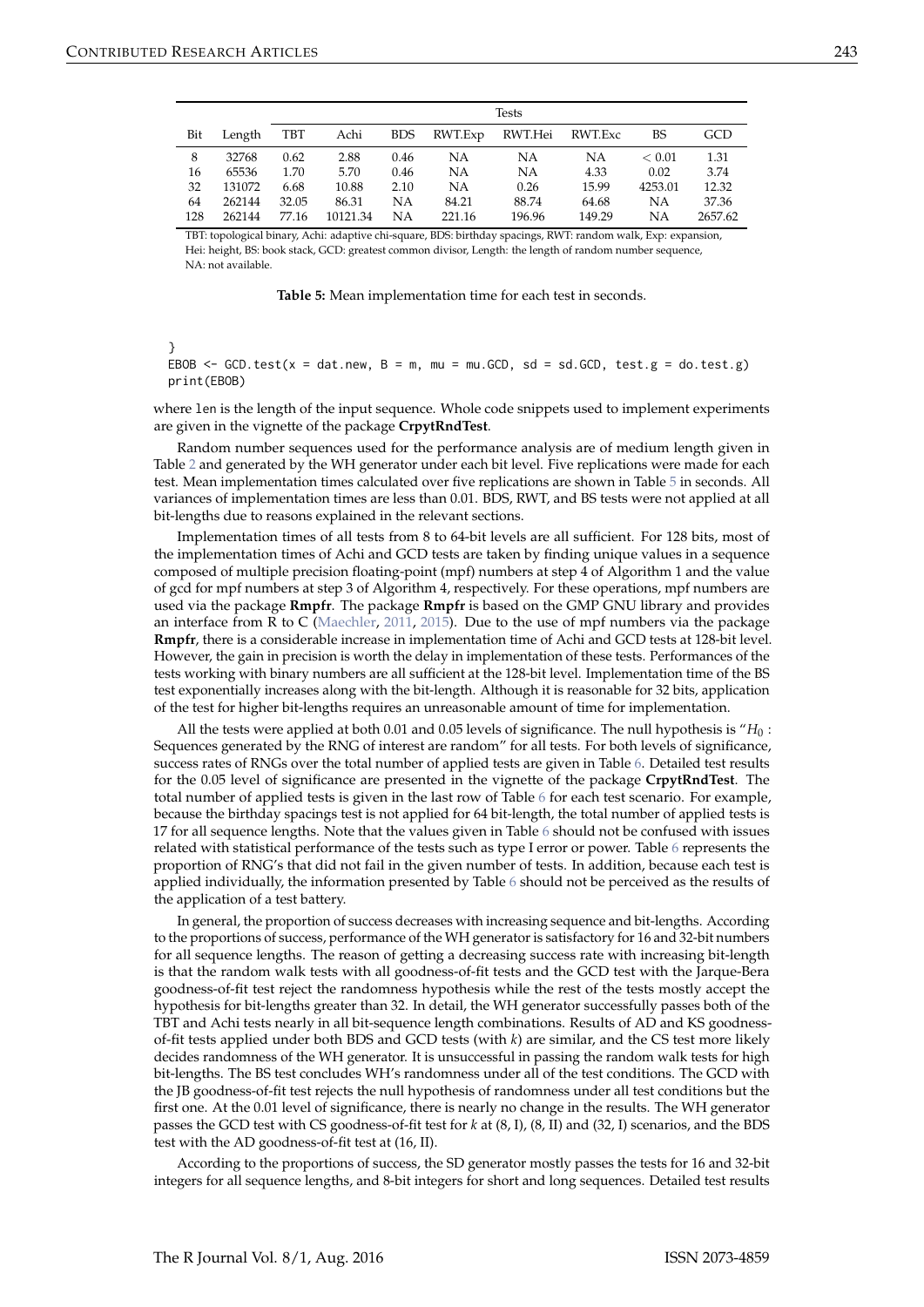<span id="page-11-0"></span>

|                 |            |      | Bit-length |      |                 |      |      |      |      |      |      |             |      |      |      |      |
|-----------------|------------|------|------------|------|-----------------|------|------|------|------|------|------|-------------|------|------|------|------|
| Level           |            |      | 8          |      |                 | 16   |      |      | 32   |      |      | 64          |      |      | 128  |      |
| of              |            |      |            |      | Sequence length |      |      |      |      |      |      |             |      |      |      |      |
| Significance    | <b>RNG</b> |      | П          | Ш    | I               | П    | Ш    | I    | П    | Ш    | I    | $_{\rm II}$ | Ш    | I    | П    | Ш    |
| 0.01            | WH         | 0.92 | 0.58       | 0.50 | 0.93            | 1.00 | 0.86 | 0.86 | 0.93 | 0.93 | 0.47 | 0.47        | 0.47 | 0.33 | 0.27 | 0.33 |
|                 | <b>SD</b>  | 0.92 | 0.58       | 0.75 | 0.93            | 0.93 | 0.93 | 0.93 | 0.93 | 0.93 | 0.41 | 0.47        | 0.35 | 0.33 | 0.33 | 0.27 |
|                 | MT         | 0.92 | 0.58       | 0.58 | 1.00            | 1.00 | 0.93 | 0.93 | 0.93 | 0.93 | 0.47 | 0.41        | 0.47 | 0.33 | 0.33 | 0.33 |
|                 | <b>MM</b>  | 0.92 | 0.58       | 0.75 | 0.93            | 0.93 | 1.00 | 1.00 | 0.93 | 0.93 | 0.47 | 0.41        | 0.35 | 0.33 | 0.33 | 0.27 |
|                 | LE         | 0.92 | 0.67       | 0.58 | 0.93            | 0.93 | 0.79 | 1.00 | 0.93 | 0.93 | 0.47 | 0.47        | 0.47 | 0.33 | 0.27 | 0.33 |
|                 | KT         | 0.92 | 0.67       | 0.58 | 0.93            | 0.93 | 0.93 | 1.00 | 0.93 | 0.93 | 0.41 | 0.47        | 0.47 | 0.27 | 0.33 | 0.33 |
|                 | KT02       | 0.92 | 0.67       | 0.58 | 1.00            | 0.93 | 1.00 | 1.00 | 0.93 | 0.86 | 0.47 | 0.41        | 0.47 | 0.27 | 0.33 | 0.33 |
| 0.05            | WH         | 0.83 | 0.50       | 0.50 | 0.93            | 0.93 | 0.86 | 0.79 | 0.93 | 0.93 | 0.47 | 0.47        | 0.47 | 0.33 | 0.27 | 0.33 |
|                 | <b>SD</b>  | 0.92 | 0.58       | 0.75 | 0.93            | 0.93 | 0.86 | 0.86 | 0.79 | 0.86 | 0.41 | 0.47        | 0.29 | 0.33 | 0.33 | 0.27 |
|                 | MT         | 0.67 | 0.50       | 0.58 | 0.93            | 0.86 | 0.86 | 0.93 | 0.86 | 0.93 | 0.41 | 0.41        | 0.47 | 0.33 | 0.33 | 0.33 |
|                 | <b>MM</b>  | 0.92 | 0.58       | 0.75 | 0.93            | 0.93 | 0.93 | 1.00 | 0.86 | 0.93 | 0.47 | 0.41        | 0.35 | 0.33 | 0.33 | 0.27 |
|                 | LE         | 0.92 | 0.67       | 0.58 | 0.93            | 0.93 | 0.79 | 0.93 | 0.86 | 0.93 | 0.47 | 0.41        | 0.47 | 0.33 | 0.27 | 0.33 |
|                 | KT         | 0.92 | 0.58       | 0.58 | 0.93            | 0.86 | 0.93 | 1.00 | 0.93 | 0.93 | 0.41 | 0.41        | 0.47 | 0.27 | 0.20 | 0.33 |
|                 | KT02       | 0.83 | 0.58       | 0.42 | 1.00            | 0.93 | 0.93 | 1.00 | 0.93 | 0.79 | 0.47 | 0.41        | 0.47 | 0.27 | 0.33 | 0.33 |
| Number of tests |            | 12   | 12         | 12   | 15              | 15   | 15   | 15   | 15   | 15   | 17   | 17          | 17   | 15   | 15   | 15   |

**Table 6:** Success rates for RNGs over the tests applied by package **CryptRndTest**.

for the SD generator at the 0.05 level of significance are similar to that of the WH generator for the TBT, Achi, BDS, RWT, and BS tests. It is better in the GCD test with the JB goodness-of-fit test for *k*. At the 0.01 level of significance, the CS goodness-of-fit test applied with the GCD test cannot reject the null hypothesis for 4 scenarios.

Reaction of the tests for MT, MM, and LE generators is similar to that of the WH generator. According to the proportions of success, success rates of the MT generator are satisfactory for 16 and 32-bit numbers for all sequence lengths; and that of the MM generator is very satisfactory for 16 and 32-bit numbers for all sequence lengths, and 8-bit numbers for short and long sequence lengths. Success proportions of LE, KT, and KT02 generators are high for 16 and 32-bit numbers for all sequence lengths, and 8-bit numbers for short sequences. The BS test rejects randomness of the KT02 generator for 8-bit numbers for all sequence lengths at the 0.05 level of significance. However, it cannot reject the null hypothesis for 8-bit numbers for all sequence lengths for  $\alpha = 0.01$ .

For 64-bit numbers, only the random walk excursion test with AD and KS goodness-of-fit tests cannot reject the null hypothesis for all RNG's. None of the random walk tests decides randomness of RNG's for 128-bit numbers. RNG's pass TBT, Achi, and GCD for *k* with AD, KS, and CS goodness-of-fit tests for almost all sequence lengths. This situation decreases the proportion of success for 64 and 128-bit numbers. This result would be due to the conservativeness of random walk height, random walk expansion tests, and GCD test with the Jarque-Bera goodness-of-fit test for higher bit lengths.

## **Summary**

Statistical analysis of randomness of a cryptographic random number generator is a critical and necessary task to make use of the generator in cryptographic applications. Many cryptographic randomness tests are available for this task including recently proposed ones. Although there are several alternatives, the chi-square test is frequently employed within these cryptographic randomness tests as a goodness-of-fit test. In this regard, this article describes the package **CryptRndTest** that conducts frequently used and newly proposed 8 cryptographic randomness tests along with Anderson-Darling, Kolmogorov-Smirnov, chi-square, and Jarque-Bera goodness-of-fit tests. Totally, package **CryptRndTest** runs 21 tests. It also provides auxiliary functions for the calculation of the greatest common divisor, sequence of partial quotients resulting from the greatest common divisor operation, the base conversion from 2 to 10 and vice versa, and the Stirling numbers of the second kind. All of these auxiliary functions also work with long integers by the use of multi-precision floating point numbers.

In addition to the description of package **CryptRndTest**, random number generators available in R are tested by 21 cryptographic randomness tests of **CryptRndTest** under various combinations of sequence and bit-lengths. Implementation performance of package **CryptRndTest** is also revealed by the numerical application.

The limitations of the package are mostly related to the memory and CPU capacities of the computer used to run functions of **CryptRndTest**. Because, increasing bit-length considerably decreases the implementation speed of tests working over integers, this can also be seen as a limitation for high bit-lengths.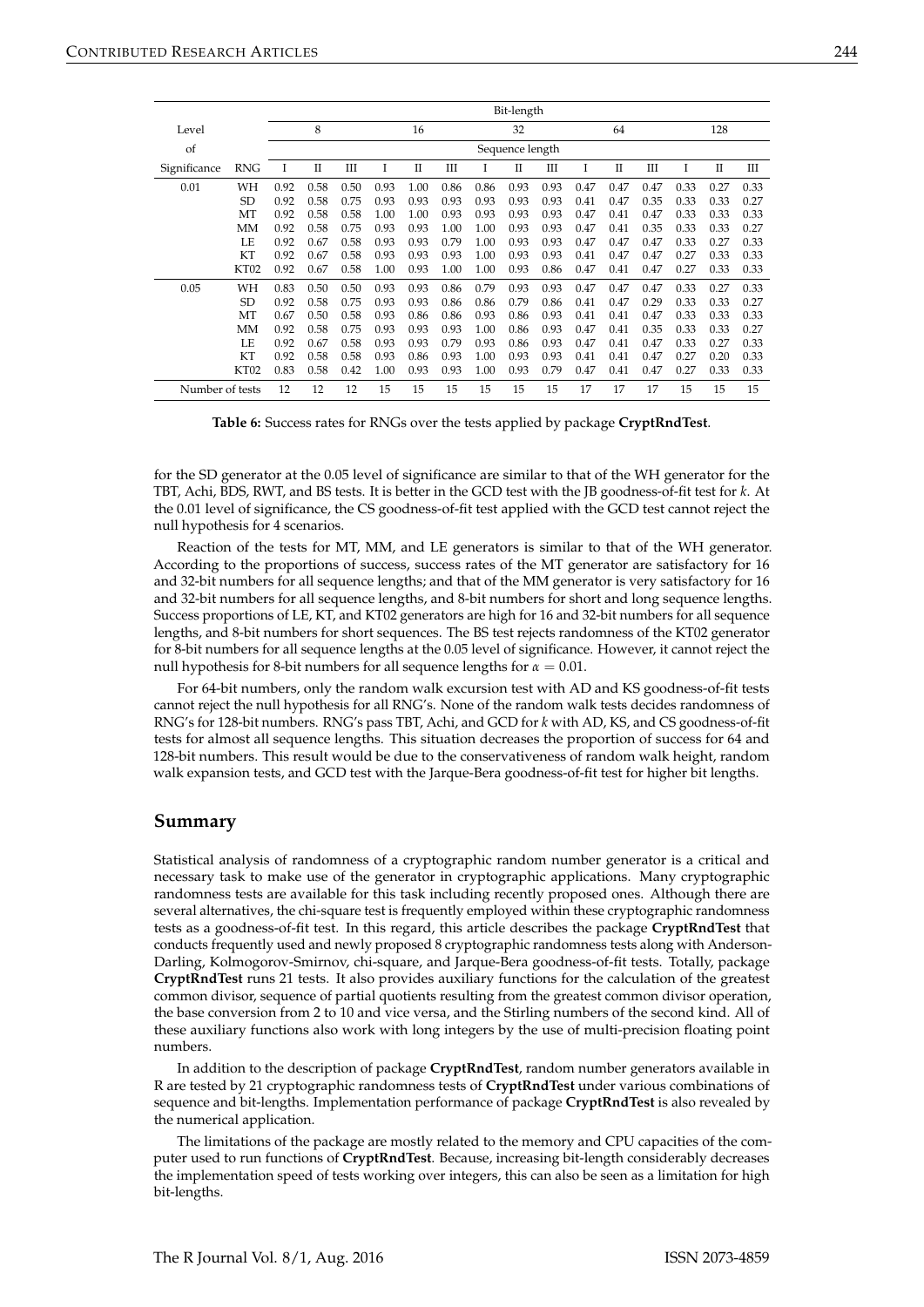## **Acknowledgments**

This work is fully supported by The Scientific and Technological Research Council of Turkey (TUBITAK) under Grant No. 114F249 of ARDEB-3001 programme. Authors wish to thank three anonymous reviewers and the editor for constructive comments that improved the quality and clarity of the article.

# **Bibliography**

- <span id="page-12-11"></span>P. Alcover, A. Guillamon, and M. Ruiz. A new randomness test for bit sequences. *Informatica*, 24: 339–356, 2013. [[p234,](#page-1-0) [239,](#page-6-0) [240\]](#page-7-1)
- <span id="page-12-17"></span>W. Bleick and P. Wang. Asymptotics of Stirling numbers of the second kind. *Proceedings of the American Mathematical Society*, 42:575–580, 1974. [[p240\]](#page-7-1)
- <span id="page-12-6"></span>R. Brown, D. Eddelbuettel, and D. Bauer. Dieharder: A random number test suite (version 3.31.1). URL: http://www.phy.duke.edu/ rgb/General/dieharder.php, 2014. [Online; accessed 25-February-2014]. [[p233\]](#page-0-0)
- <span id="page-12-12"></span>F. Caeiro and A. Mateus. randtests: Testing randomness in R. [https://CRAN.R-project.org/package=](https://CRAN.R-project.org/package=randtests) [randtests](https://CRAN.R-project.org/package=randtests), 2014. Online; accessed 2016-02-25. [[p234\]](#page-1-0)
- <span id="page-12-13"></span>H. Demirhan. *CryptRndTest: Statistical Tests for Cryptographic Randomness*, 2016. URL [https://CRAN.R](https://CRAN.R-project.org/package=CryptRndTest)[project.org/package=CryptRndTest](https://CRAN.R-project.org/package=CryptRndTest). R package version 1.2.1. [[p234\]](#page-1-0)
- <span id="page-12-2"></span>H. Demirhan and N. Bitirim. Statistical testing of cryptographic randomness. *Journal of Statisticians: Statistics and Actuarial Sciences*, 9:1–11, 2016. [[p233\]](#page-0-0)
- <span id="page-12-10"></span>A. Doganaksoy, C. Calik, F. Sulak, and M. Turan. New randomness tests using random walk. In *Proceedings of National Cryptology Symposium II*, Turkey, 2006. [[p234,](#page-1-0) [238,](#page-5-0) [239\]](#page-6-0)
- <span id="page-12-14"></span>S. Doroshenko and B. Ryabko. The experimental distinguishing attack on RC4. Cryptology ePrint Archive, Report 2006/070, 2006. <http://eprint.iacr.org/>. [[p237\]](#page-4-0)
- <span id="page-12-15"></span>S. Doroshenko, A. Fionov, A. Lubkin, V. Monarev, and B. Ryabko. On ZK-crypt, book stack, and statistical tests. Cryptology ePrint Archive, Report 2006/196, 2006. <http://eprint.iacr.org/>. [[p237\]](#page-4-0)
- <span id="page-12-7"></span>D. Eddelbuettel and R. Brown. RDieHarder: An R interface to the dieharder suite of random number generator tests. <http://CRAN.R-project.org/package=RDieHarder>, 2014. [Online; accessed 16- June-2015]. [[p233\]](#page-0-0)
- <span id="page-12-9"></span>J. Hernandez, J. Sierra, and A. Seznec. The SAC test: A new randomness test, with some applications to PRNG analysis. *In:Proceedings of the International Conference Computational Science and Its Applications*, pages 960–967, 2004. [[p234\]](#page-1-0)
- <span id="page-12-16"></span>M. Hofert, I. Kojadinovic, M. Maechler, and J. Yan. *copula: Multivariate Dependence with Copulas*, 2015. URL <http://CRAN.R-project.org/package=copula>. R package version 0.999-14. [[p240\]](#page-7-1)
- <span id="page-12-5"></span>D. Knuth. *The Art of Computer Programming, Volume 2 / Seminumerical Algorithms*. Addison-Wesley, Reading, Massachusetts, 1 edition, 1969. [[p233\]](#page-0-0)
- <span id="page-12-4"></span>D. Knuth. *The Art of Computer Programming, Volume 2 / Seminumerical Algorithms*. Addison-Wesley, Reading, Massachusetts, 2 edition, 1981. [[p233\]](#page-0-0)
- <span id="page-12-3"></span>D. Knuth. *The Art of Computer Programming, Volume 2 / Seminumerical Algorithms*. Addison-Wesley, Reading, Massachusetts, 3 edition, 1998. [[p233\]](#page-0-0)
- <span id="page-12-0"></span>P. L'Ecuyer and P. Hellekalek. Random number generators: Selection criteria and testing. *Random and Quasi-Random Point Sets Lecture Notes in Statistics*, 138:223–265, 1998. [[p233\]](#page-0-0)
- <span id="page-12-1"></span>P. L'Ecuyer and R. Simard. TestU01: A C library for empirical testing of random number generators. *ACM Transactions on Mathematical Software*, 33:Article 22, 2007. [[p233\]](#page-0-0)
- <span id="page-12-8"></span>P. L'Ecuyer and R. Simard. TestU01: A C library for empirical testing of random number generators – user's guide, compact version. [http://www.iro.umontreal.ca/~simardr/testu01/](http://www.iro.umontreal.ca/~simardr/testu01/guideshorttestu01.pdf) [guideshorttestu01.pdf](http://www.iro.umontreal.ca/~simardr/testu01/guideshorttestu01.pdf), 2014. [Online; accessed 24-February-2014]. [[p233\]](#page-0-0)
- <span id="page-12-18"></span>A. Lucas, I. Scholz, R. Boehme, S. Jasson, and M. Maechler. *gmp: Multiple Precision Arithmetic*, 2014. URL <https://CRAN.R-project.org/package=gmp>. R package version 0.5-12. [[p240\]](#page-7-1)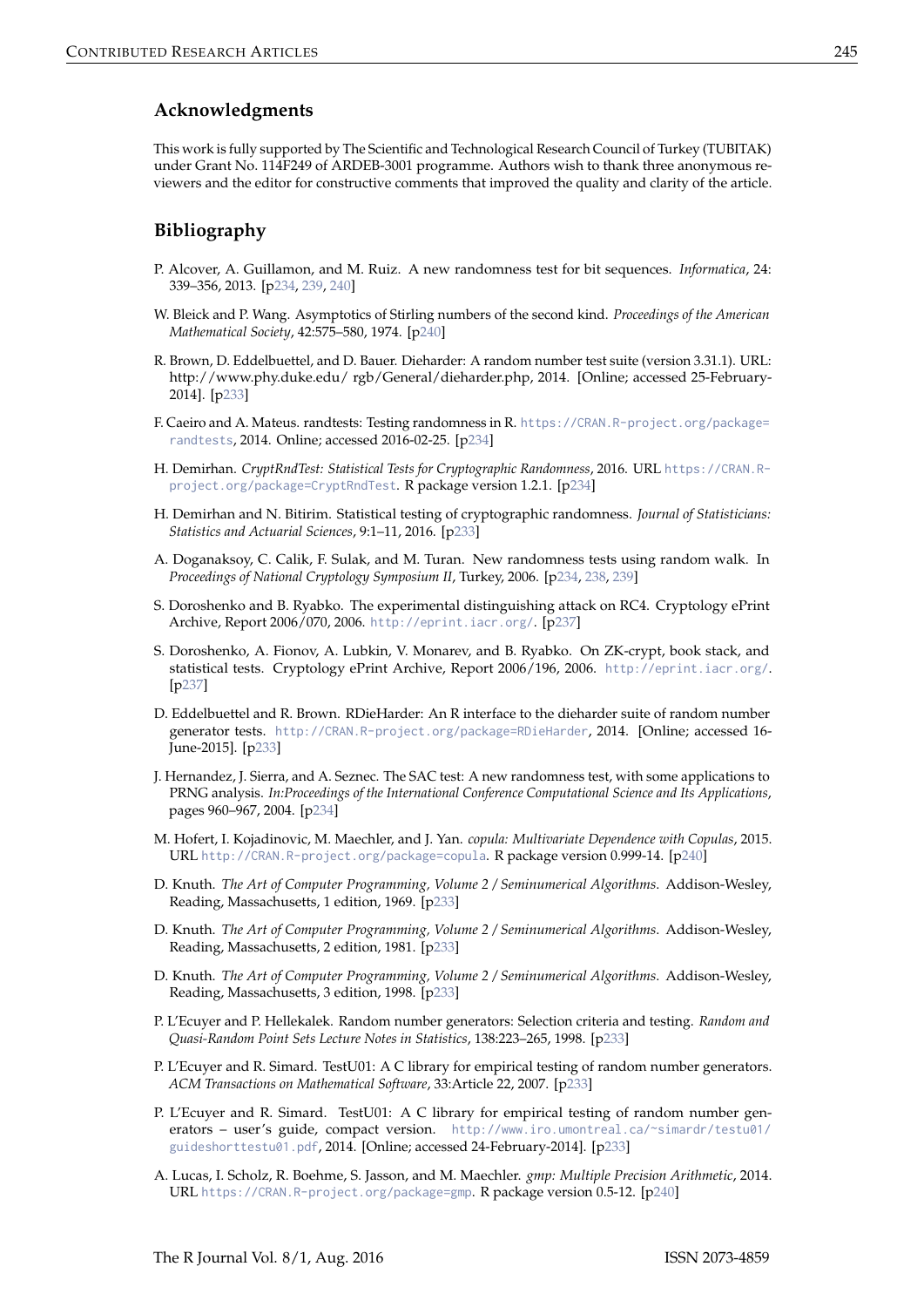- <span id="page-13-21"></span>M. Maechler. Arbitrarily accurate computation with R: Package Rmpfr. [https://CRAN.R-project.](https://CRAN.R-project.org/web/packages/Rmpfr/vignettes/Rmpfr-pkg.pdf) [org/web/packages/Rmpfr/vignettes/Rmpfr-pkg.pdf](https://CRAN.R-project.org/web/packages/Rmpfr/vignettes/Rmpfr-pkg.pdf), 2011. [Online; accessed 18-December-2015]. [[p243\]](#page-10-1)
- <span id="page-13-17"></span>M. Maechler. *Rmpfr: R MPFR – Multiple Precision Floating-Point Reliable*, 2015. URL [https://CRAN.R](https://CRAN.R-project.org/package=Rmpfr)[project.org/package=Rmpfr](https://CRAN.R-project.org/package=Rmpfr). R package version 0.6-0. [[p235,](#page-2-0) [243\]](#page-10-1)
- <span id="page-13-1"></span>G. Marsaglia. Diehard: A battery of tests of randomness. <http://stat.fsu.edu/~geo/diehard.html>, 1996. [Online; accessed 25-February-2014]. [[p233\]](#page-0-0)
- <span id="page-13-0"></span>G. Marsaglia and W. Tsang. Some difficult to pass tests of randomness. *Journal of Statistical Software*, 7 (3):1–9, 2002. [[p233,](#page-0-0) [235,](#page-2-0) [236,](#page-3-0) [237,](#page-4-0) [238,](#page-5-0) [241,](#page-8-1) [242\]](#page-9-2)
- <span id="page-13-11"></span>M. Mascagni and A. Srinivasan. Algorithm 806: SPRNG: A scalable library for pseudorandom number generation. *ACM Transactions on Mathematical Software*, 26:436–461, 2000. [[p233\]](#page-0-0)
- <span id="page-13-13"></span>U. Maurer. A universal statistical test for random bit generators. *Journal of Cryptology*, 5:89–105, 1992. [[p234\]](#page-1-0)
- <span id="page-13-8"></span>B. McCullough. A review of TestU01. *Journal of Applied Econometrics*, 21:677–682, 2006. [[p233\]](#page-0-0)
- <span id="page-13-12"></span>M. Ruetti. *A Random Number Generator Test Suite for the C++ Standard-Diploma Thesis*. Institute for Theoretical Physics, ETH Zurich, 2004. [[p233\]](#page-0-0)
- <span id="page-13-5"></span>A. Rukhin. Testing randomness: A suite of statistical procedures. *Theory of Probability and Its Applications*, 45:111–132, 2001. [[p233\]](#page-0-0)
- <span id="page-13-4"></span>A. Rukhin, J. Soto, J. Nechvatal, M. Smid, E. Barker, S. Leigh, M. Levenson, M. Vangel, D. Banks, A. Heckert, J. Dray, and S. Vo. A statistical test suite for random and pseudorandom number generators for cryptographic applications. [http://csrc.nist.gov/groups/ST/toolkit/rng/documents/](http://csrc.nist.gov/groups/ST/toolkit/rng/documents/SP800-22rev1a.pdf) [SP800-22rev1a.pdf](http://csrc.nist.gov/groups/ST/toolkit/rng/documents/SP800-22rev1a.pdf), 2010. [Online; accessed 17-June-2015]. [[p233,](#page-0-0) [234\]](#page-1-0)
- <span id="page-13-15"></span>B. Ryabko and V. Monarev. Using information theory approach to randomness testing. *Journal of Statistical Planning and Inference*, 133:95–110, 2005. [[p234,](#page-1-0) [236,](#page-3-0) [237,](#page-4-0) [241\]](#page-8-1)
- <span id="page-13-14"></span>B. Ryabko, V. Stognienko, and Y. Shokin. A new test for randomness and its application to some cryptographic problems. *Journal of Statistical Planning and Inference*, 123:365–376, 2004. [[p234,](#page-1-0) [235\]](#page-2-0)
- <span id="page-13-7"></span>J. Sadique, U. Zaman, and R. Ghosh. Review on fifteen statistical tests proposed by NIST. *Journal of Theoretical Physics and Cryptography*, 1:18–31, November 2012. [[p233\]](#page-0-0)
- <span id="page-13-18"></span>F. Scholz and A. Zhu. *kSamples: K-Sample Rank Tests and Their Combinations*, 2016. URL [https://CRAN.R](https://CRAN.R-project.org/package=kSamples)[project.org/package=kSamples](https://CRAN.R-project.org/package=kSamples). R package version 1.2-3. [[p236\]](#page-3-0)
- <span id="page-13-16"></span>A. Signorell. DescTools: Tools for descriptive statistics. [https://CRAN.R-project.org/package=](https://CRAN.R-project.org/package=DescTools) [DescTools](https://CRAN.R-project.org/package=DescTools), 2015. Online; accessed 2016-02-25. [[p234\]](#page-1-0)
- <span id="page-13-6"></span>J. Soto. Statistical testing of random number generators. In *Proceedings of the 22nd National Information Systems Security Conference*, USA, 1999. National Institute of Standards and Technology. [[p233\]](#page-0-0)
- <span id="page-13-3"></span>M. Sýs and Z. Říha. Faster randomness testing with the NIST statistical test suite. In R. Chakraborty et al., editors, *Security, Privacy, and Applied Cryptography Engineering Lecture Notes in Computer Science*, pages 272–284, Portugal, 2014. Springer. [[p233\]](#page-0-0)
- <span id="page-13-2"></span>M. Sýs, P. Švenda, M. Ukrop, and V. Matyáš. Constructing empirical tests of randomness. In A. H. Mohammad S. Obaidat and P. Samarati, editors, *SECRYPT 2014 Proceedings of the 11th International Conference on Security and Cryptography*, pages 229–237, Portugal, 2014. SCITEPRESS – Science and Technology Publications. [[p233\]](#page-0-0)
- <span id="page-13-20"></span>N. Temme. Asymptotic estimates of Stirling numbers. *Studies in Applied Mathematics*, 89:233–243, 1993. [[p240\]](#page-7-1)
- <span id="page-13-19"></span>A. Trapletti and K. Hornik. *tseries: Time Series Analysis and Computational Finance*, 2015. URL [http:](http://CRAN.R-project.org/package=tseries) [//CRAN.R-project.org/package=tseries](http://CRAN.R-project.org/package=tseries). R package version 0.10-34. [[p238\]](#page-5-0)
- <span id="page-13-10"></span>I. Vattulainen, T. Ala-Nissila, and K. Kankaala. Physical models as tests of randomness. *Physical Review Engineering*, 52:3205–3213, 1995. [[p233\]](#page-0-0)
- <span id="page-13-9"></span>J. Walker. ENT – A pseudorandom number sequence test program. [https://www.fourmilab.ch/](https://www.fourmilab.ch/random/) [random/](https://www.fourmilab.ch/random/), 2014. [Online; accessed 25-February-2014]. [[p233\]](#page-0-0)